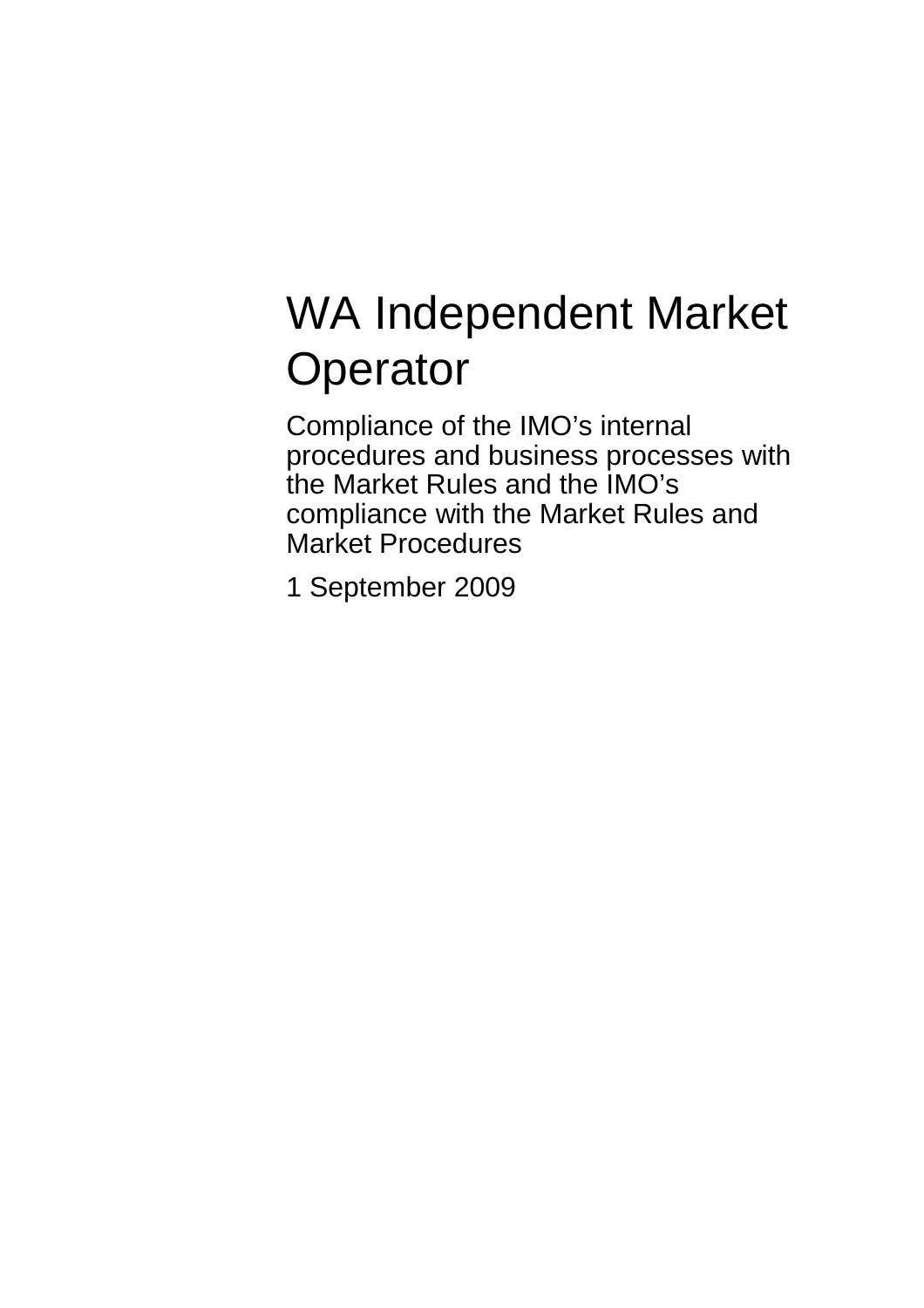# WA Independent Market **Operator**

Compliance of the IMO's internal procedures and business processes with the Market Rules and the IMO's compliance with the Market Rules and Market Procedures

1 September 2009

© PA Knowledge Limited 2009

Prepared by:

PA Consulting Group PO Box 1659 Lambton Quay **Wellington** Tel: +64 4 499 9053 Fax: +64 4 473 1630 www.paconsulting.com

Version: 1.0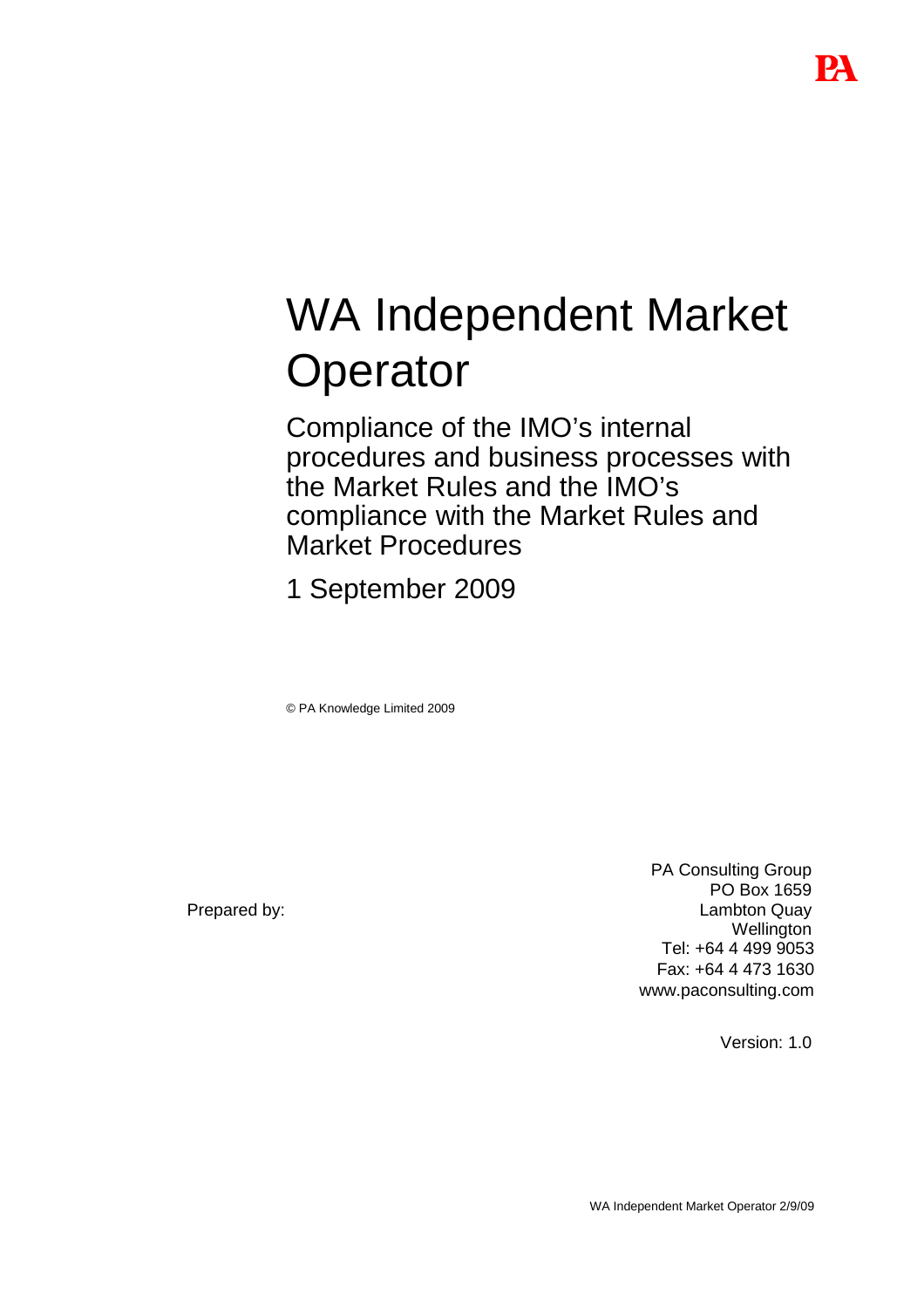

# **FOREWORD**

This report sets out the results of the market audit by PA Consulting Group in carrying out its assessment of the compliance of the IMO's internal procedures and business processes with the Market Rules, and the IMO's compliance with the Market Rules and Market Procedures.

This market audit has been carried out under Market Rule 2.14.3 which is set out below

- 2.14.3. The IMO must ensure that the Market Auditor carries out the audits of such matters as the IMO considers appropriate, which must include:
	- (a) the compliance of the IMO's internal procedures and business processes with the Market Rules;
	- (b) the IMO's compliance with the Market Rules and Market Procedures;
	- (c) the IMO's market software systems and processes for software management.

PA has found that the IMO has generally complied with its obligations under the Market Rules. However, there have been a small number of non-material breaches together with two material breaches.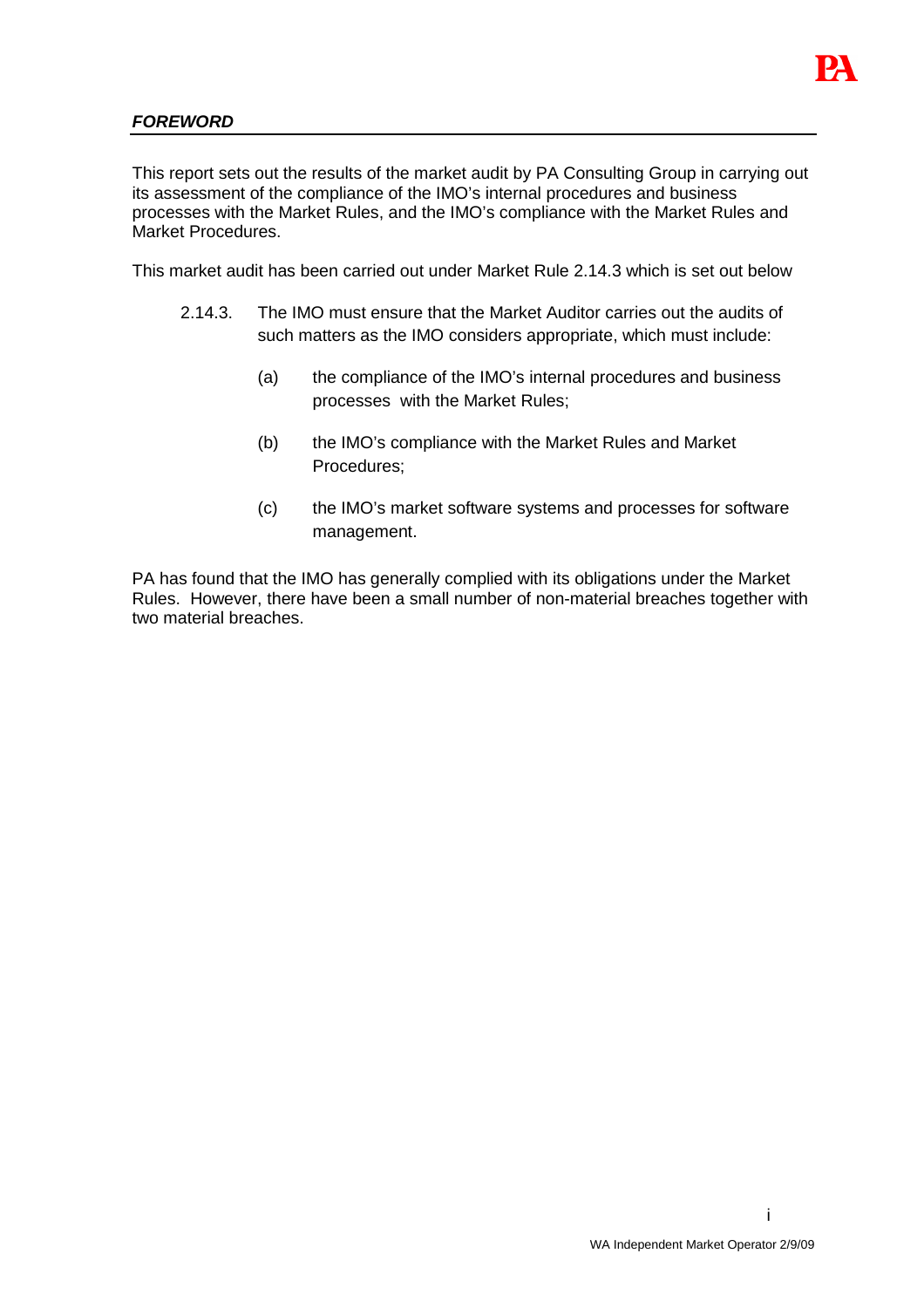

# **TABLE OF CONTENTS**

|    | Foreword                                          |                                                 |         |
|----|---------------------------------------------------|-------------------------------------------------|---------|
| 1. |                                                   | <b>Introduction</b>                             | $1 - 1$ |
|    | 1.1                                               | Scope of the market audit                       | $1 - 1$ |
|    | 1.2                                               | Market audit process                            | $1 - 1$ |
|    | 1.3                                               | Structure of this report                        | $1 - 3$ |
|    | 1.4                                               | Acknowledgements                                | $1 - 3$ |
| 2. |                                                   | <b>Rule Changes since the last market audit</b> | $2 - 1$ |
|    | 2.1                                               | Introduction                                    | $2 - 1$ |
|    |                                                   | 2.2 Market Rule changes                         | $2 - 1$ |
| 3. |                                                   | <b>Market Rule Chapter 1 - Introduction</b>     | $3 - 1$ |
|    | 3.1                                               | Documentation                                   | $3 - 1$ |
|    |                                                   | 3.2 Amendments to Chapter 1                     | $3 - 1$ |
|    | 3.3                                               | Compliance with Chapter 1                       | $3 - 1$ |
|    | 3.4                                               | Opinion                                         | $3 - 1$ |
| 4. | Market rule Chapter 2 - Administration            |                                                 | $4 - 1$ |
|    | 4.1                                               | Documentation                                   | $4 - 1$ |
|    |                                                   | 4.2 Amendments to Chapter 2                     | $4 - 1$ |
|    | 4.3                                               | Compliance with Chapter 2                       | $4 - 2$ |
| 5. | Market Rule Chapter 3 – Power system security and |                                                 |         |
|    |                                                   | reliability                                     | $5-1$   |
|    |                                                   | 5.1 Documentation                               | $5-1$   |
|    |                                                   | 5.2 Amendments to Chapter 3                     | $5-1$   |
|    | 5.3                                               | Compliance with Chapter 3                       | $5-1$   |
|    | 5.4                                               | Opinion                                         | $5 - 1$ |
| 6. |                                                   | Market Rule Chapter 4 – Reserve capacity        | $6 - 1$ |
|    | 6.1                                               | Documentation                                   | $6 - 1$ |
|    | 6.2                                               | Amendments to Chapter 4                         | $6-1$   |
|    | 6.3                                               | Compliance with Chapter 4                       | $6 - 2$ |
|    | 6.4                                               | Opinion                                         | $6 - 2$ |
| 7. | Market Rule Chapter 5 - Network control service   |                                                 |         |
|    |                                                   | procurement                                     | $7 - 1$ |
|    | 7.1                                               | Documentation                                   | $7-1$   |
|    | 7.2                                               | <b>Amendments to Chapter 5</b>                  | $7 - 1$ |
|    | 7.3                                               | Compliance with Chapter 5                       | $7 - 1$ |
|    | 7.4                                               | Opinion                                         | $7 - 1$ |
| 8. |                                                   | Market Rule Chapter 6 - Energy market           | 8-1     |
|    | 8.1                                               | Documentation                                   | $8 - 1$ |
|    | 8.2                                               | Amendments to Chapter 6                         | $8 - 1$ |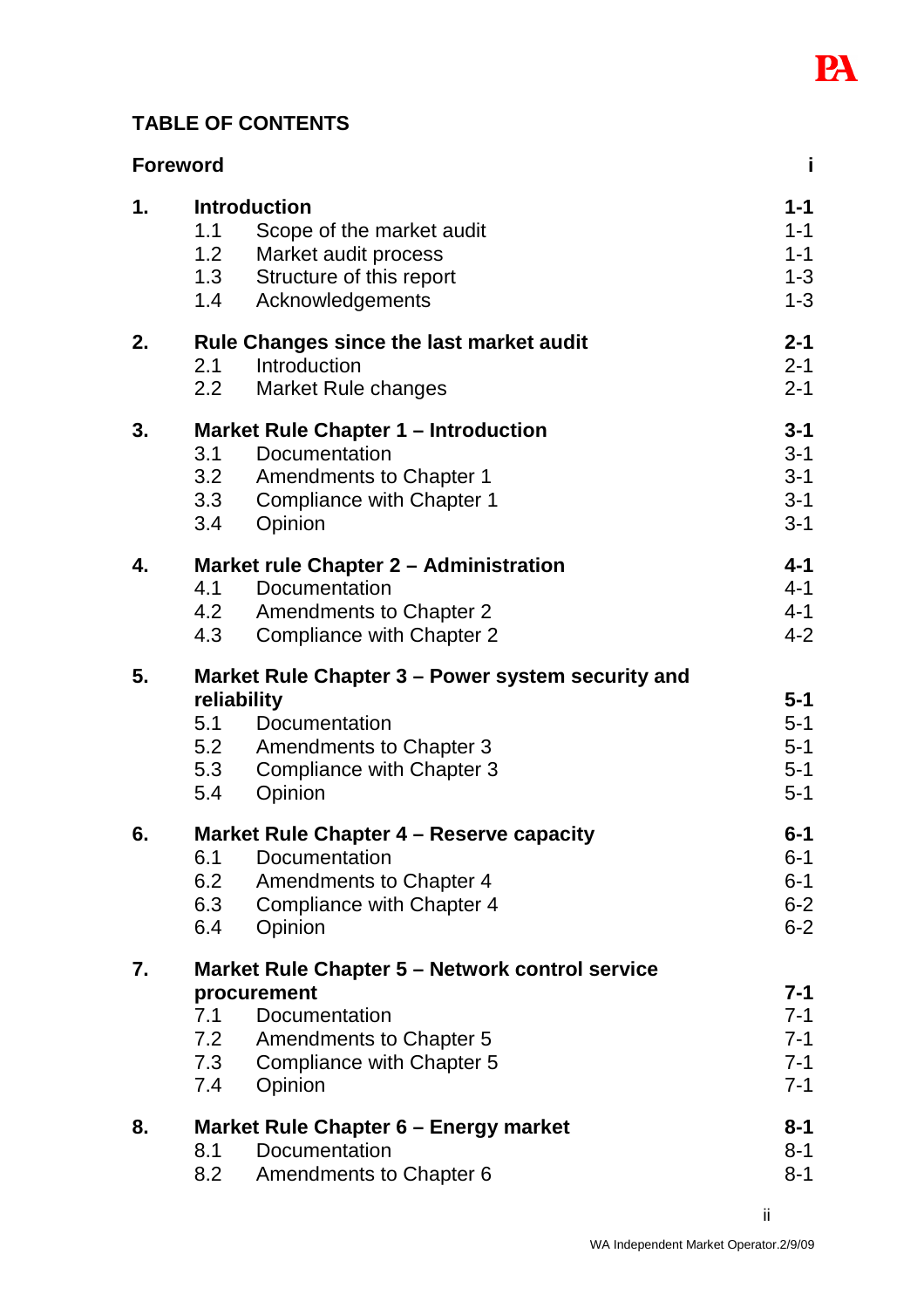|     | 8.3<br>8.4                                         | Compliance with Chapter 6<br>Opinion | $8 - 1$<br>$8 - 2$ |
|-----|----------------------------------------------------|--------------------------------------|--------------------|
| 9.  | Market Rule Chapter 7 – Dispatch                   |                                      |                    |
|     | 9.1                                                | Documentation                        | $9 - 1$            |
|     | 9.2                                                | Amendments to Chapter 7              | $9 - 1$            |
|     | 9.3                                                | Compliance with Chapter 7            | $9 - 1$            |
|     | 9.4                                                | Opinion                              | $9 - 1$            |
| 10. | Market Rule Chapter 8 – Wholesale market metering  |                                      | $10 - 1$           |
|     | 10.1                                               | Documentation                        | $10-1$             |
|     |                                                    | 10.2 Amendments to Chapter 8         | $10-1$             |
|     | 10.3                                               | Compliance with Chapter 8            | $10-1$             |
|     | 10.4                                               | Opinion                              | $10-1$             |
| 11. | <b>Market Rule Chapter 9 - Settlement</b>          |                                      | $11 - 1$           |
|     | 11.1                                               | Documentation                        | $11 - 1$           |
|     |                                                    | 11.2 Amendments to Chapter 9         | $11 - 1$           |
|     |                                                    | 11.3 Compliance with Chapter 9       | $11 - 1$           |
|     | 11.4                                               | Opinion                              | $11 - 1$           |
| 12. | <b>Market Rule Chapter 10 - Market information</b> |                                      |                    |
|     | 12.1                                               | Documentation                        | $12 - 1$           |
|     |                                                    | 12.2 Amendments to Chapter 10        | $12 - 1$           |
|     | 12.3                                               | Compliance with Chapter 10           | $12 - 1$           |
|     | 12.4                                               | Opinion                              | $12 - 1$           |
|     |                                                    |                                      |                    |

# **APPENDIX A: Mapping of Market Procedures to the IMO's Market**  Rule obligations **A-1**

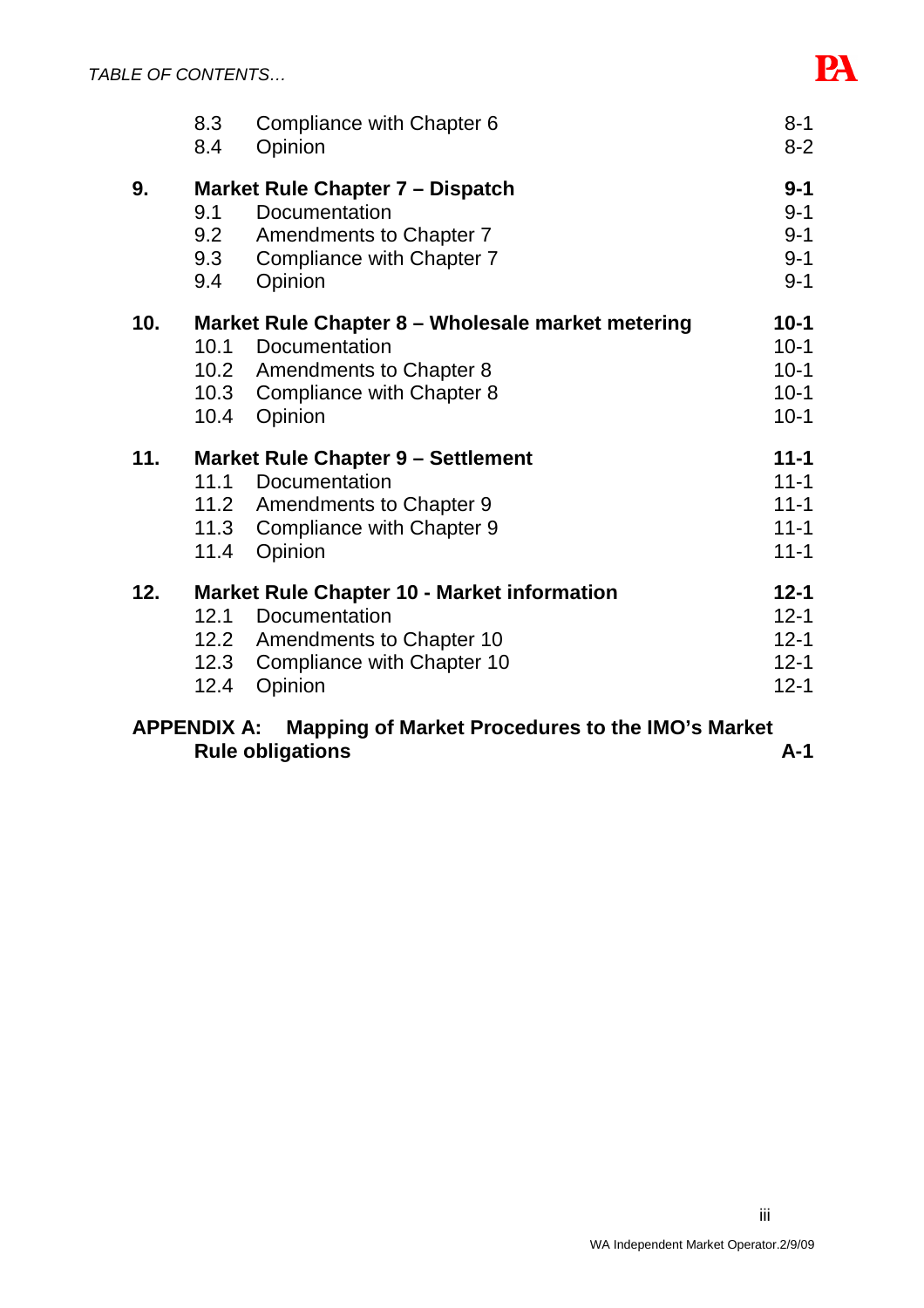

# **1. INTRODUCTION**

The document sets out the results of the market audit by PA Consulting Group in carrying out its assessment of the compliance of the IMO's internal procedures and business processes with the Market Rules, and the IMO's compliance with the Market Rules and Market Procedures.

# **1.1 SCOPE OF THE MARKET AUDIT**

This market audit has been carried out under Market Rule 2.14.3. which requires that:

- 2.14.3. The IMO must ensure that the Market Auditor carries out the audits of such matters as the IMO considers appropriate, which must include:
	- (a) the compliance of the IMO's internal procedures and business processes with the Market Rules;
	- (b) the IMO's compliance with the Market Rules and Market Procedures;
	- (c) the IMO's market software systems and processes for software management.

#### **1.2 MARKET AUDIT PROCESS**

This year's market audit has taken the form on an "incremental" audit.

We have looked in detail at the clauses in the Market Rules and Market Procedures and IMO's Internal Procedures where:

- The clauses in the Market Rules are new or amended since last year's annual audit;
- Market Procedure or Internal Procedures are new or updated since last year's annual audit; and
- Market Procedure or Internal Procedures relate to areas of recorded breaches of the Market Rules by the IMO since last year's annual audit.

In essence, we have looked at areas that have changed since last year's annual audit. Areas where the Internal Procedures and Market Rules have not changed, and where last year the Internal Procedure was found to comply with the Market Rules, will still be in compliance and we have deemed it unnecessary to assess in detail or comment on those areas in this audit report.

In conducting the market audit on the compliance of the IMO with the Market Rules, PA has:

1. Ensured that it is up to date with its understanding of the West Australia Electricity Market Rules;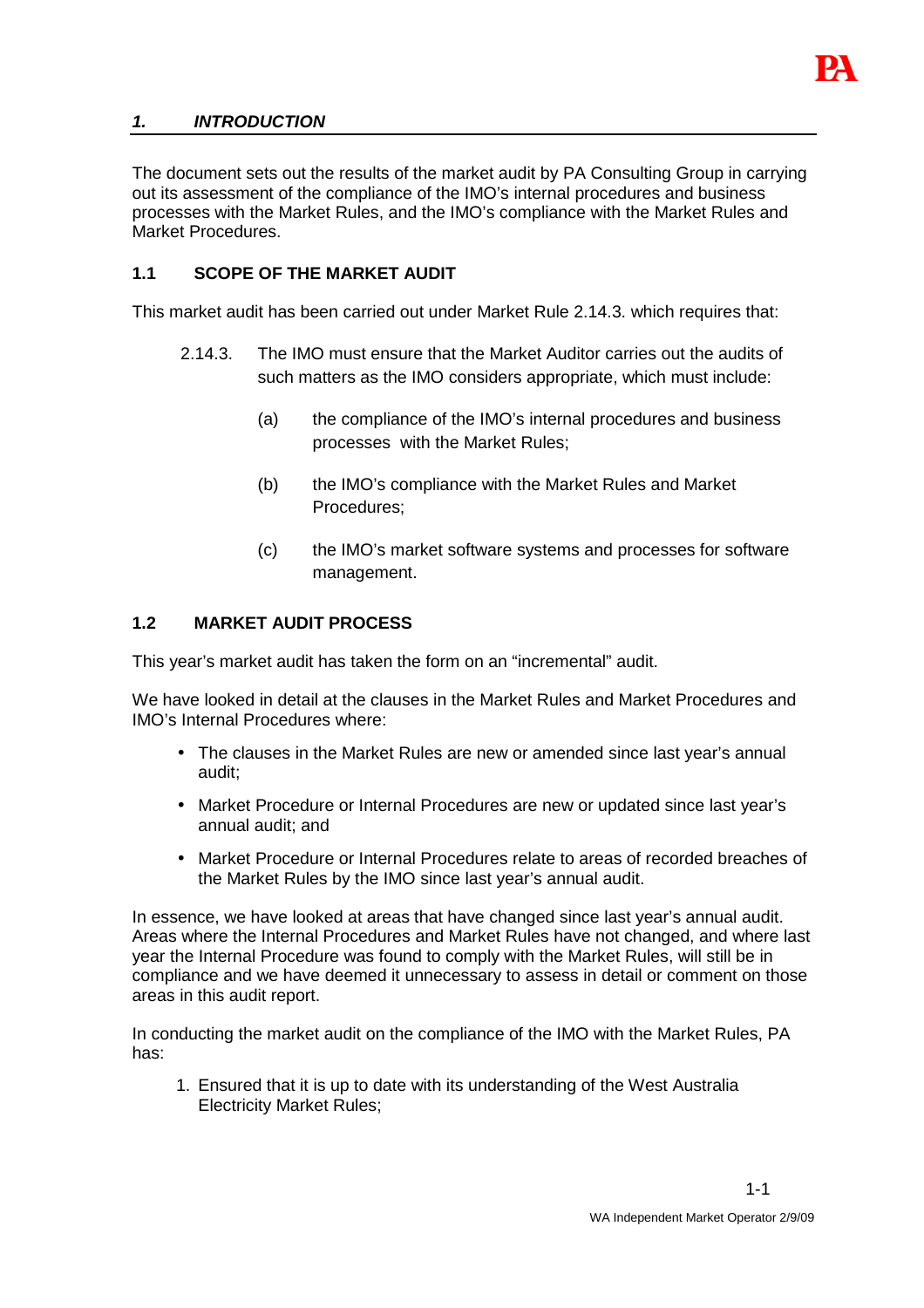

- 2. Identified new or amended obligations placed on the IMO by amendments to the Market Rules that have come into force since the previous market audit dated 1 September 2007;
- 3. Mapped those obligations identified in step 2 to the applicable Internal Procedures;
- 4. Identified new IMO Internal Procedures that are new or have been updated since the previous market audit dated 1 September 2007;
- 5. Identified IMO Internal Procedures that relate to areas of non-compliance identified in the previous market audit dated 1 September 2007;
- 6. Reviewed the IMO procedures identified in steps 3, 4 and 5 for compliance with the Market Rules;
- 7. Sought evidence that the IMO is following those procedures so as to comply with the Market Rules;
- 8. Had discussions with IMO managers and staff to clarify issues identified; and then
- 9. Prepared a draft report setting out our findings followed by a final report.

There are limitations to any external audit. Audits are not an absolute guarantee of the truth or reliability of agency information or the effectiveness of internal controls. They may not identify all matters of significance. This is because external audit techniques involve:

- Professional judgement as to "good industry and market operational practice"
- The use of sample testing
- An assessment of the effectiveness of internal control structures and
- An assessment of risk.

A market audit does not guarantee every procedure and action carried out in the operation of the electricity market in the audit report, nor does it examine all evidence and every transaction. However, our audit procedures should identify errors or omissions significant enough to adversely affect the decisions of users of the market audit report.

We also note that there is a high degree of compliance monitoring built into the market design. Should the IMO not carry out a requirement of the Market Rules, those cases that are material will have affected either System Management or market participants and are likely to have been raised.

Where non-compliant procedures or actions are identified, these are classified as being:

- Material, in that they may affect decisions made by market participants, affect the outcome of the market or otherwise affect the financial position of one or more rule participants; or
- Non-material, in that
	- − they do not comply with the wording or the Market Rules but do comply with the intention of the Market Rules; or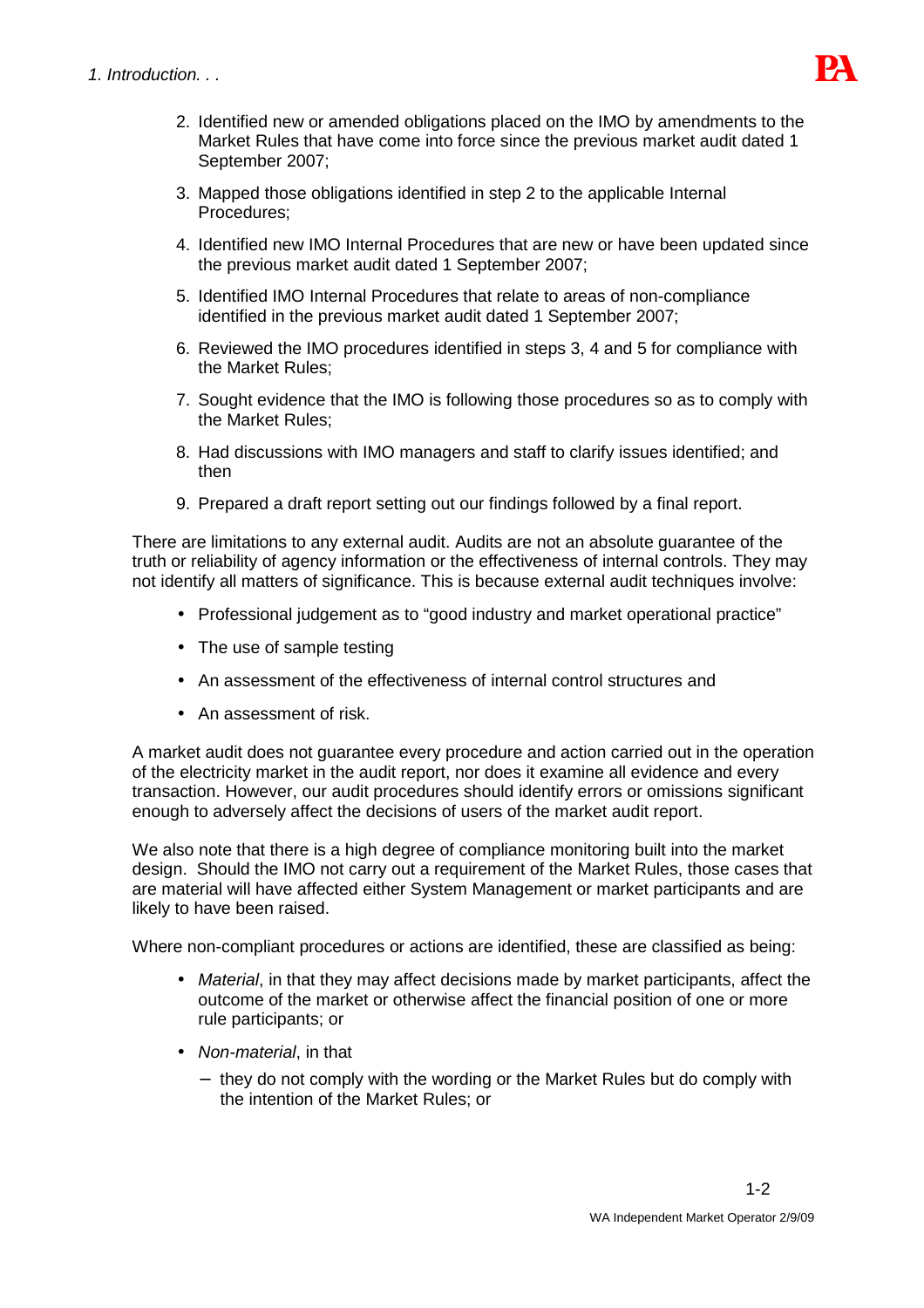

− they do not comply with the Market Rules but they are not likely to affect decisions made by market participants or otherwise affect the outcome of the market.

# **1.3 STRUCTURE OF THIS REPORT**

The report contains PA's analysis of the operation of the IMO on a Market Rules chapter by chapter basis. However, due to the large number of rule changes made which affect the obligations of the IMO with respect to the market rules, we shall first consider these rules changes.

Appendix A records the mapping of Market Rule obligations to both the Market Procedures and the appropriate IMO Internal Procedures.

# **1.4 ACKNOWLEDGEMENTS**

PA would like to thank the managers and staff of the IMO who willingly provided information and shared in discussions with us while we carried out this market audit.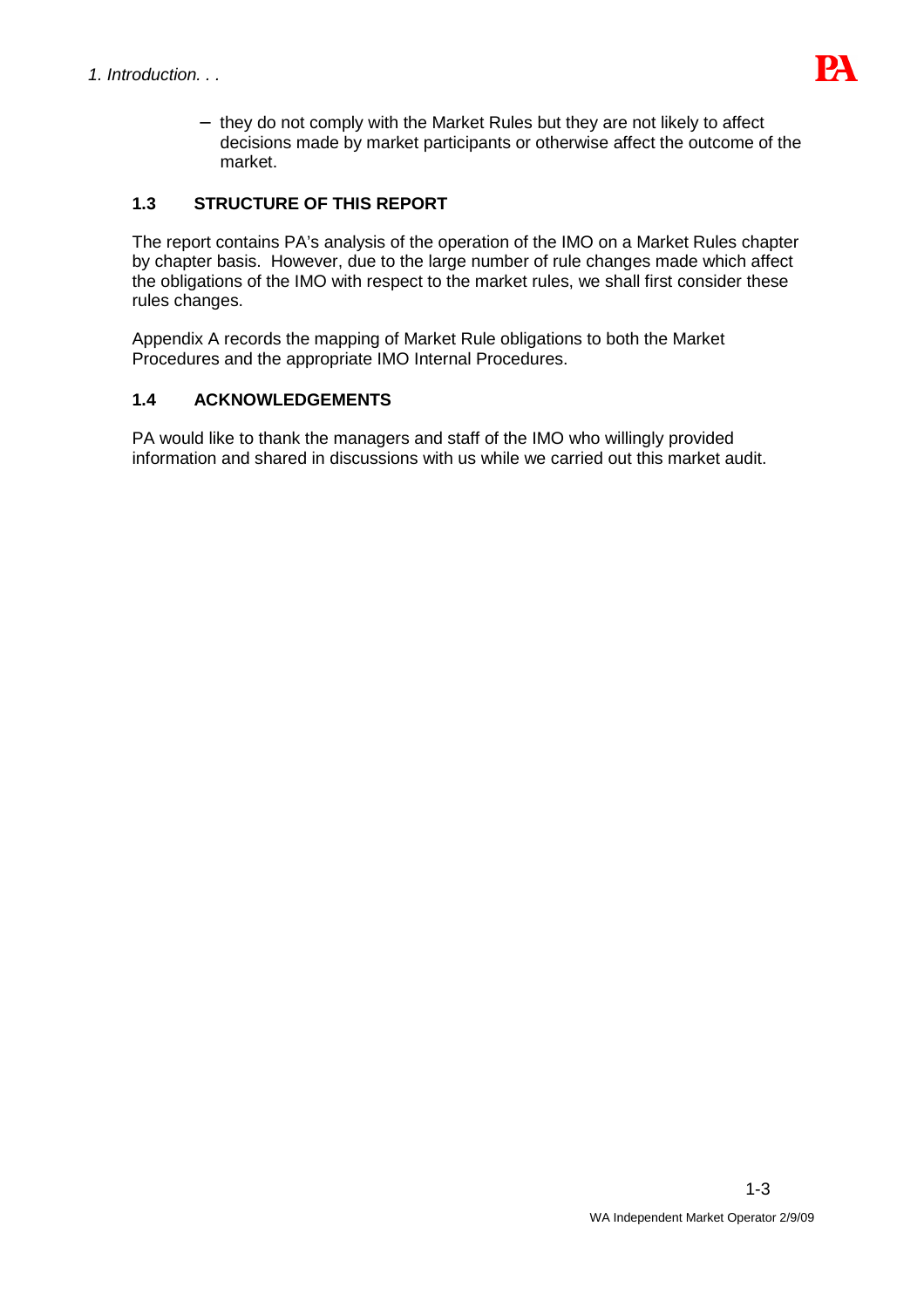

# **2. RULE CHANGES SINCE THE LAST MARKET AUDIT**

#### **2.1 INTRODUCTION**

Since the last market audit, the IMO had carried out a programme of reviewing the Market Rules and their associated procedures. In this context, it is important to appreciate that the content and form of the Market Rules are outside the scope of the market audit which considers whether the IMO – and System Management – have complied with the Rules.

This process has given rise to a significant number of amendments to most chapters of the Rules, with each amendment itself affecting more than one chapter. Therefore, rather than noting on a chapter by chapter basis the Rules which have been changed, we shall note these changes on a Rule Change basis.

However, this will not alter our opinions expressed in the following sections which consider compliance on a Market Rule chapter by chapter basis.

# **2.2 MARKET RULE CHANGES**

The following market Rule Changes have been implemented. All Rule Changes below have been implemented following the Rule Change process as set out in sections 2.5 and 2.7 of the Market Rules. Note that not all of these amendments affect the IMO's obligations.

| <b>Reference</b> | <b>Title</b>                                                                | <b>Market Rules Affected</b>                                                                                                                                                   |
|------------------|-----------------------------------------------------------------------------|--------------------------------------------------------------------------------------------------------------------------------------------------------------------------------|
| RC_2008_07       | <b>Energy Price Limits Methodology</b>                                      | 6.18.1, 6.18.2, 6.18.3, 6.20.1, 6.20.5, 6.20.7,<br>6.20.8, 10.5.1, Glossary and Appendix 1                                                                                     |
| RC 2008 19       | Correction of References and Minor<br><b>Drafting Errors</b>                | 2.13.8 (b), 4.16.4 (e), 4.26.2, 6.14.4 (b),<br>7.7.5A (b), 9.10.1 and Appendix 5                                                                                               |
| RC 2008 11       | Maximum Reserve Capacity Price                                              | 2.26.1, 2.26.3, 2.26.4, 4.1.19, 4.16.3, 4.16.4,<br>4.16.5, 4.16.7, 4.16.8, 4.16.9, 4.22.3, and<br>Appendix 4                                                                   |
| RC_2008_15       | Delay of Resource Plan Submissions                                          | 6.5.1 (a) and $6.5A.1(a)$                                                                                                                                                      |
| RC_2008_17       | Commissioning Tests and the<br>Reserve Capacity Mechanism                   | 3.21A.7, 3.21A.7A (new), 4.1.26, 4.10.1,<br>4.27.10, 4.27.10A (new), 4.27.11, 4.27.11A<br>(new), 4.27.11B (new), 4.27.11C (new),<br>4.27.11D (new), 4.27.12, 6.5.1A and 6.5.1C |
| RC_2008_14       | Information from Network Operators                                          | 4.11.5 and 10.2.2                                                                                                                                                              |
| RC 2008 21       | <b>Local Black Start Procedures</b>                                         | 3.7.3, 3.7.4, 3.7.5, 3.7.6 (all new)                                                                                                                                           |
| RC 2008 23       | LNG to be Added to Liquid Fuel<br>Definition                                | Glossary                                                                                                                                                                       |
| RC_2008_18       | Delegation by IMO                                                           | 2.1.3 and 2.2.3                                                                                                                                                                |
| RC 2008 26       | <b>Consistency Between Clauses 4.12.1</b><br>and 4.26.2 of the Market Rules | 4.12.1                                                                                                                                                                         |
| RC 2008 27       | <b>Funding of Supplementary Reserve</b><br>Capacity                         | 4.28.3, 4.28.4                                                                                                                                                                 |
| RC_2008_24       | Commissioning Tests for Intermittent<br>Generators                          | 4.26.1 and 4.26.1A                                                                                                                                                             |
| RC_2008_25       | Intermittent Load Refund Maximum                                            | 4.28A.1(b)                                                                                                                                                                     |
| RC 2008 28       | Eligible Services for Supplementary<br><b>Reserve Capacity</b>              | 4.24.3 and 4.24.19 (new)                                                                                                                                                       |
| RC_2008_29       | Change to curtailable load de-<br>registration timeframe                    | 2.33.4(d)                                                                                                                                                                      |

# **Table 2-1: Market Rule changes**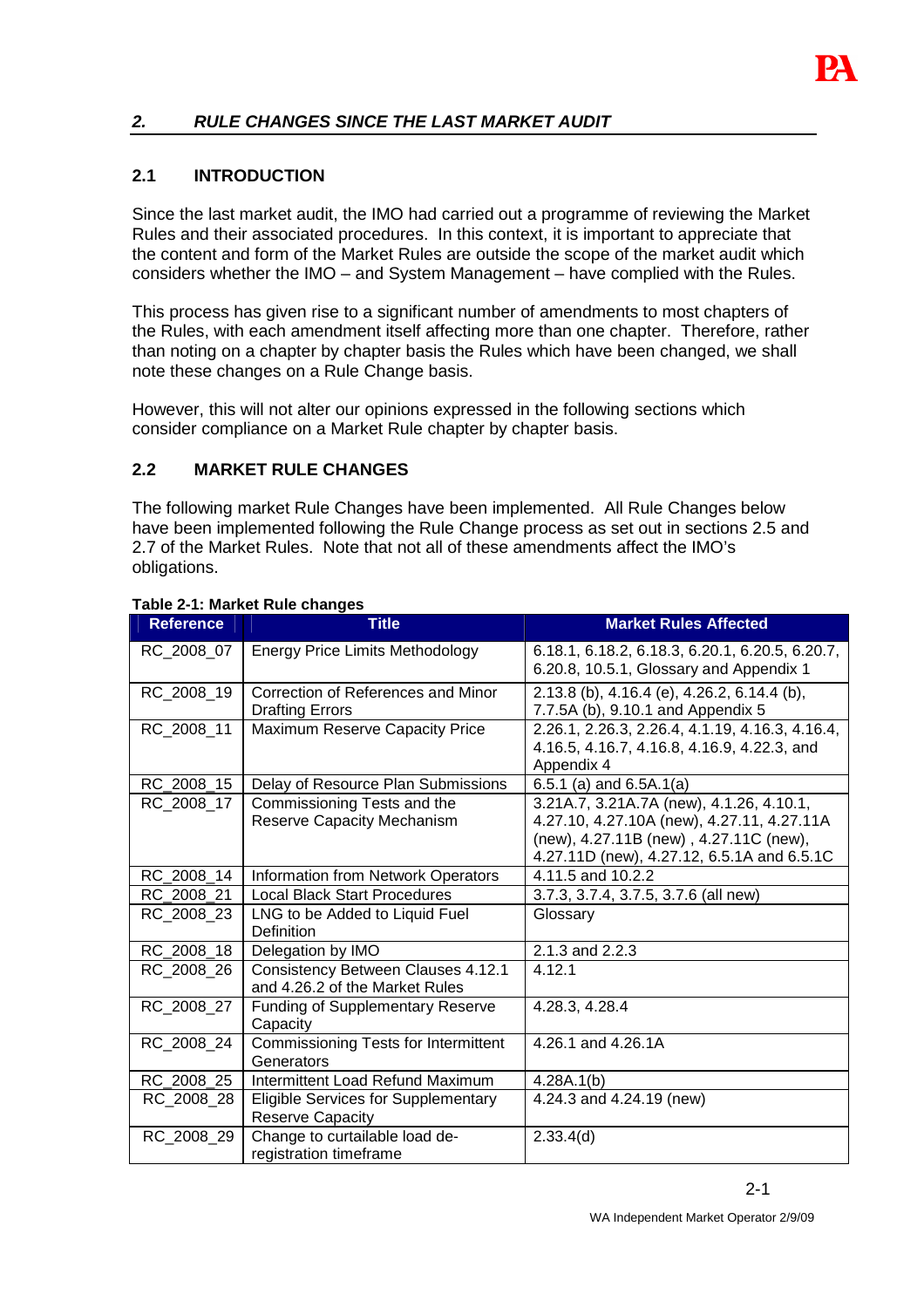

| <b>Reference</b> | <b>Title</b>                                                                         | <b>Market Rules Affected</b>                                                                                                                                                                                                                                                                                                                                                        |  |
|------------------|--------------------------------------------------------------------------------------|-------------------------------------------------------------------------------------------------------------------------------------------------------------------------------------------------------------------------------------------------------------------------------------------------------------------------------------------------------------------------------------|--|
| RC 2008 40       | Notification of synchronisation and<br>desynchronisation                             | 7.9.1 and 7.9.5, new clause 7.9.1A                                                                                                                                                                                                                                                                                                                                                  |  |
| RC 2008 30       | <b>Reserve Capacity Security</b>                                                     | 4.13.1, 4.13.10, 4.13.10A (new), 4.13.11,<br>4.13.11A (new), 4.13.11B (new)                                                                                                                                                                                                                                                                                                         |  |
| RC 2008 33       | <b>Compliance Standard of Performance</b><br>and Reporting                           | 2.12, 2.14.5A(new), 2.14.6A(new),<br>2.14.6B(new), 2.14.7, 2.14.8(new),<br>$2.14.9$ (new)                                                                                                                                                                                                                                                                                           |  |
| RC 2008 20       | Demand Side Management-<br><b>Operational Issues</b>                                 | 2.29.5, 2.29.8A, 2.29.8B, 2.29.9A, 2.29.9B,<br>2.29.9C, 4.8.3, 4.10.1, 4.11.1, 4.11.4,<br>4.11.4A, 4.12.8, 4.14.1, 4.25.1, 4.25.2,<br>4.25.3B, 4.25.4, 4.25.4E, 4.25.4F, 4.25.9,<br>4.25A.1, 4.25A.2, 4.25A.3, 4.25A.4, 4.25A.5,<br>4.26.1, 4.26.1C, 4.26.2, 4.26.2C, 4.26.2D,<br>4.26.2E, 4.26.3, 4.26.3A, 6.17.6, 7.7.5D,<br>7.7.10 and 7.13.1<br>N.b. Some are still to commence |  |
| RC 2009 09       | Exemption from real-time compliance<br>monitoring for certain commissioning<br>units | 7.10.5 and [New] 7.10.5A                                                                                                                                                                                                                                                                                                                                                            |  |
| RC 2009 12       | Definition of a Power System<br><b>Operating Procedure</b>                           | Glossary                                                                                                                                                                                                                                                                                                                                                                            |  |
| RC_2009_01       | Correction of Minor and Typographical<br>Errors                                      | 1.4.1(a), 2.5.7(f)(iii)(1), 4.11.5                                                                                                                                                                                                                                                                                                                                                  |  |
| RC_2009_02       | <b>Updates to Protected Provisions</b>                                               | 2.8.13                                                                                                                                                                                                                                                                                                                                                                              |  |
| RC 2009 04       | Approval of proposed new, amended,<br>and replacement Market Procedures              | 2.10.6, 2.10.13, 2.10.14, 2.10.15, 2.10.16<br>and Glossary                                                                                                                                                                                                                                                                                                                          |  |
| RC_2008_32       | <b>Calculation of IRCR</b>                                                           | 8.6.1 and Appendix 5                                                                                                                                                                                                                                                                                                                                                                |  |
| RC 2008 38       | Least cost determination of ancillary<br>service contracts                           | 3.11.8E (new), 6.17.6                                                                                                                                                                                                                                                                                                                                                               |  |
| RC 2009 03       | Provision of Intermittent Generator<br><b>Forecast Information</b>                   | 7.2.5                                                                                                                                                                                                                                                                                                                                                                               |  |
| RC_2009_16       | Correction of minor and typographical<br>errors                                      | 2.7.4, 2.7.5, 2.7.8.(c), 2.28.4, 2.31.1,<br>2.31.5.(b), 2.31.6(b), 2.31.6.(c), 2.31.12,<br>2.31.13.(k), 2.31.21.(a), 2.34.8, 2.37.8,<br>2.41.2, 2.41.3, 4.27.10, 5.2.1.(c), 5.2.1.(f),<br>$5.2.5, 5.2.7, 5.4.2, 5.4.14.(a), 5.5.3.(f),$<br>9.23.1, 9.23.1.(i), 9.23.1.(l), 9.23.5,<br>9.23.5.(b), 9.23.6.(b), 10.5.1.(e).(iii) and the<br>Glossary                                  |  |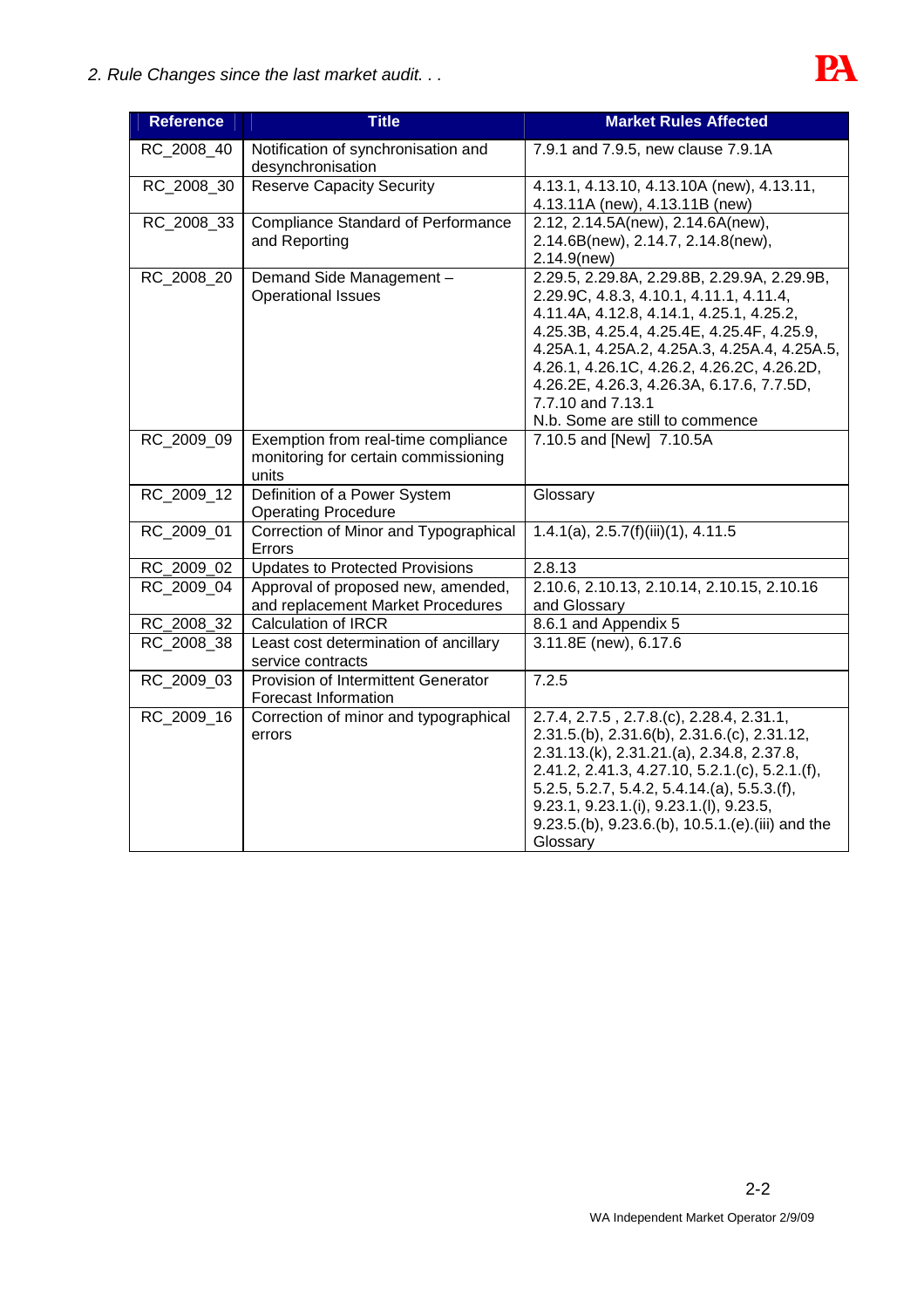

# **3. MARKET RULE CHAPTER 1 – INTRODUCTION**

Market Rule Chapter 1 sets out the Introduction to the Market Rules and covers areas such as the objectives of the market, conventions and transitional arrangements.

#### **3.1 DOCUMENTATION**

The Notices and Communications Market Procedure relating to Chapter 1 has been amended since last year's market audit.

#### **3.2 AMENDMENTS TO CHAPTER 1**

There have been only typographical amendments that relate to the IMO's obligations in Chapter 1 of the Market Rules since last year's market audit.

#### **3.3 COMPLIANCE WITH CHAPTER 1**

PA has reviewed the appropriate Market Procedures and associated Internal Procedures. The procedures to be followed are fully documented and, if followed, should result in compliance with the Market Rules.

#### **3.4 OPINION**

The IMO has complied with its obligations under Chapter 1 of the Market Rules.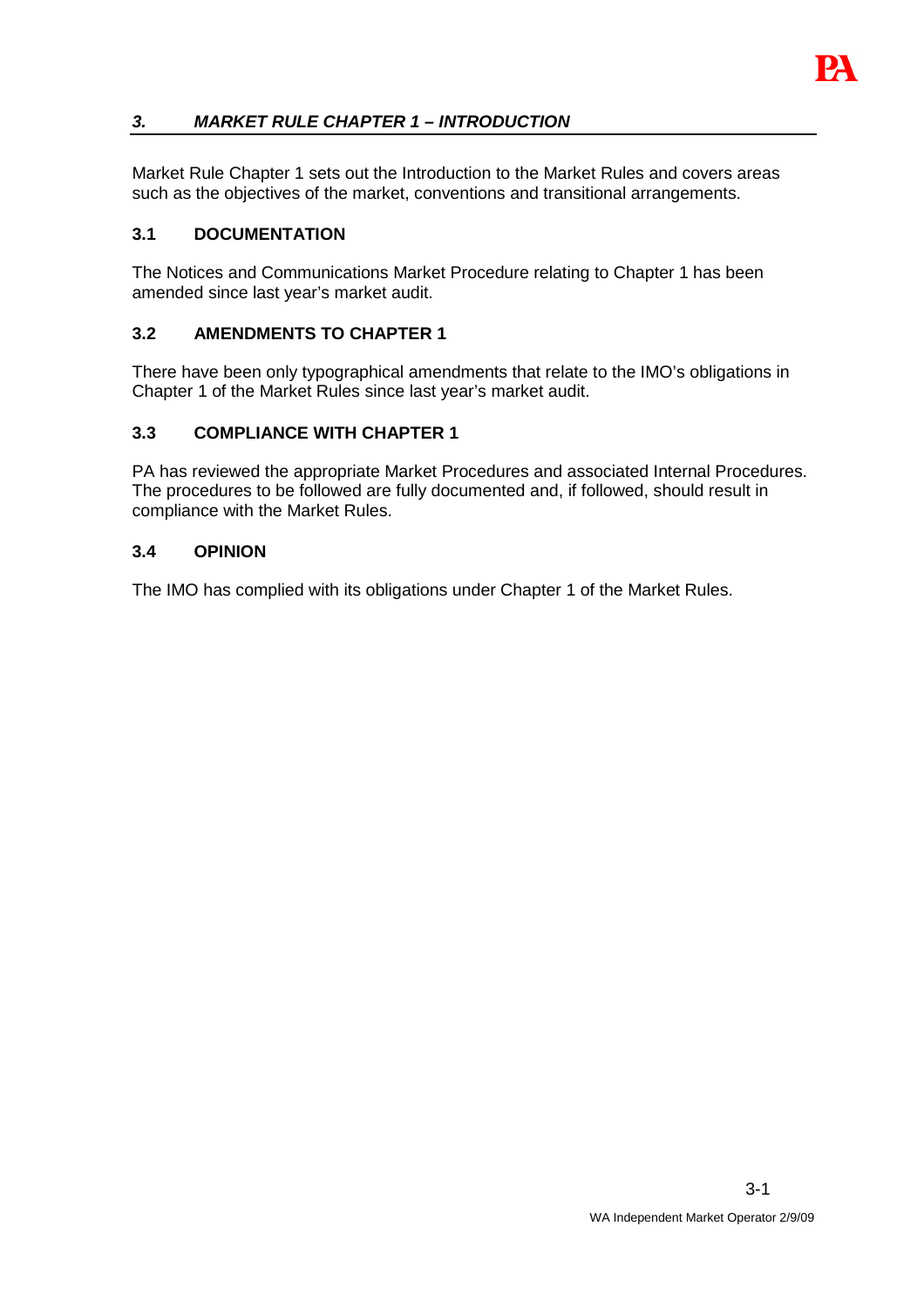

# **4. MARKET RULE CHAPTER 2 – ADMINISTRATION**

Market Rule Chapter 2 sets out the Functions and Governance Rules, most of which are the responsibility of the IMO in its Market Administration role.

# **4.1 DOCUMENTATION**

The following Market Procedures relating to Chapter 2 of the Market Rules have been updated since last year's market audit:

- Market Procedure for Facility Registration, Facility de-Registration and Facility Transfer; and
- Market Procedure for Monitoring Protocol.

#### **4.2 AMENDMENTS TO CHAPTER 2**

As indicated in Table 2-1, there have been 41 amendments to Chapter 2 of the Market Rules. However, the majority of these are either editorial in nature or enabling in that they are associated with more substantive changes in other chapters of the Market Rules. The amendments to Chapter 2 are as follows:

- 2.1.3;
- 2.10.6, 2.10.13, 2.10.14, 2.10.15, 2.10.16 and Glossary;
- 2.8.13;
- 2.12, 2.14.5A(new), 2.14.6A(new), 2.14.6B(new), 2.14.7, 2.14.8(new), and 2.14.9(new);
- 2.29.5, 2.29.8A, 2.29.8B, 2.29.9A, 2.29.9B, 2.29.9C; and
- 2.33.4(d).

#### **4.2.1 Clauses 2.1.3**

This clause allows the IMO to perform a function through an officer, employee or agent.

#### **4.2.2 Clause 2.8.13**

This amendment updates the protect clauses provisions of the Market Rules.

#### **4.2.3 2.10.6, 2.10.13, 2.10.14, 2.10.15, 2.10.16 and Glossary**

These clauses govern the process by which an approval of proposed new, amended, and replacement Market Procedures is given and are largely editorial in nature.

#### **4.2.4 Clauses 2.12, 2.14.5A(new), 2.14.6A(new), 2.14.6B(new), 2.14.7, 2.14.8(new), and 2.14.9(new)**

These amendments place the IMO and System Management on equal footing vis-à-vis other market participants with respect to breaches of the Market Rules. They also place the IMO and System Management on equal footing vis-à-vis the outcomes of the Annual Audit.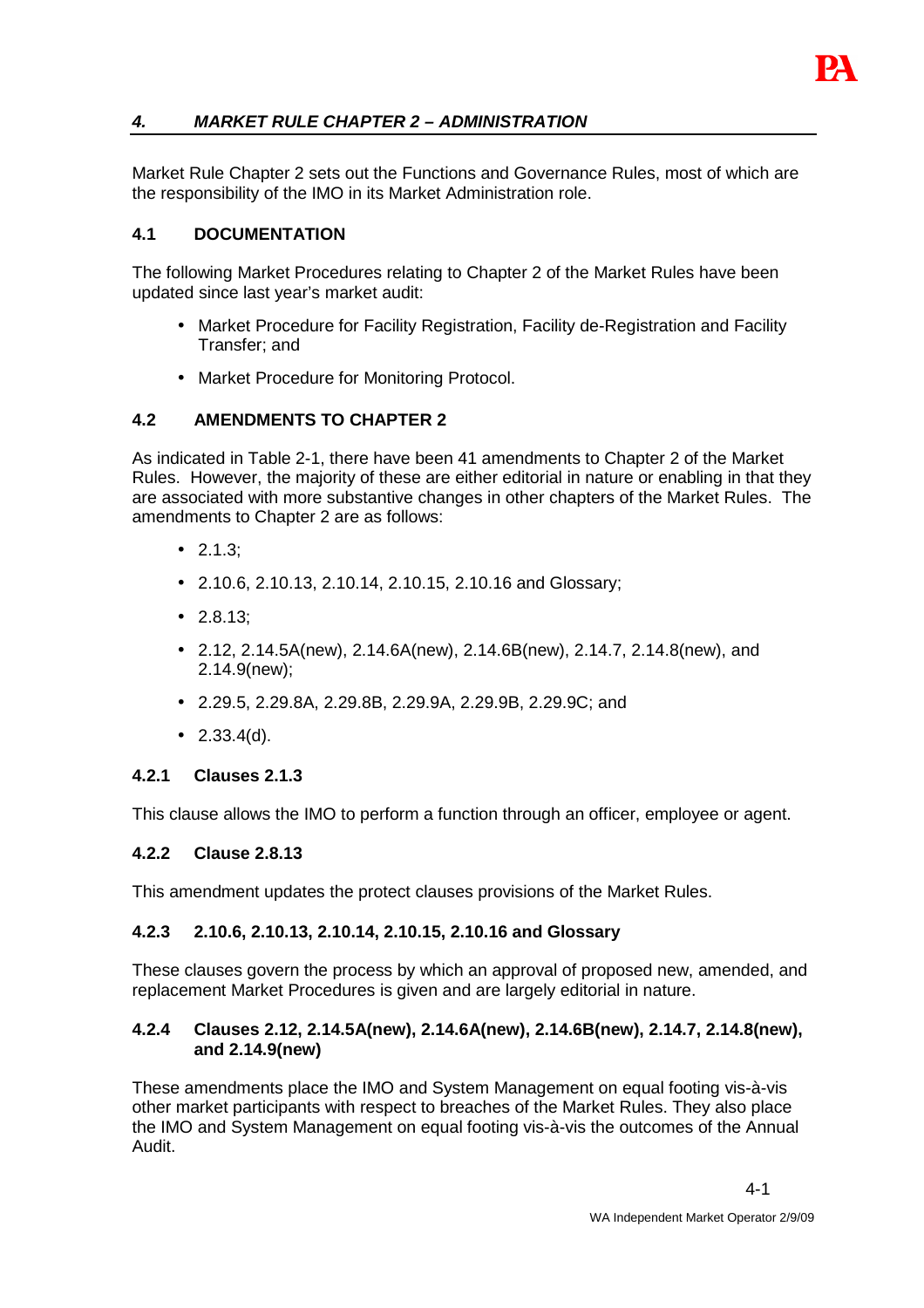

# **4.2.5 Clauses 2.33.4(d)**

This amendment changes the facility de-registration timeframe for curtailable loads to allow for churn amongst these loads between market participants.

# **4.3 COMPLIANCE WITH CHAPTER 2**

PA has reviewed the appropriate Market Procedures and associated Internal Procedures. The procedures to be followed are fully documented and, if followed, should result in compliance with the Market Rules.

We note that there have been a number of instances where the IMO has not complied with the reporting obligations set out in Chapter 2. These are all associated with late reporting and are assessed as having no impact on any market participant and so are considered to be not material.

Following these instances, the appropriate procedures, including IT processes, have been revised to prevent their reoccurrence.

# **4.4 OPINION**

Other than the late reporting instances noted, as far as we have been able to determine, the IMO has complied with its obligations under Chapter 2 of the Market Rules.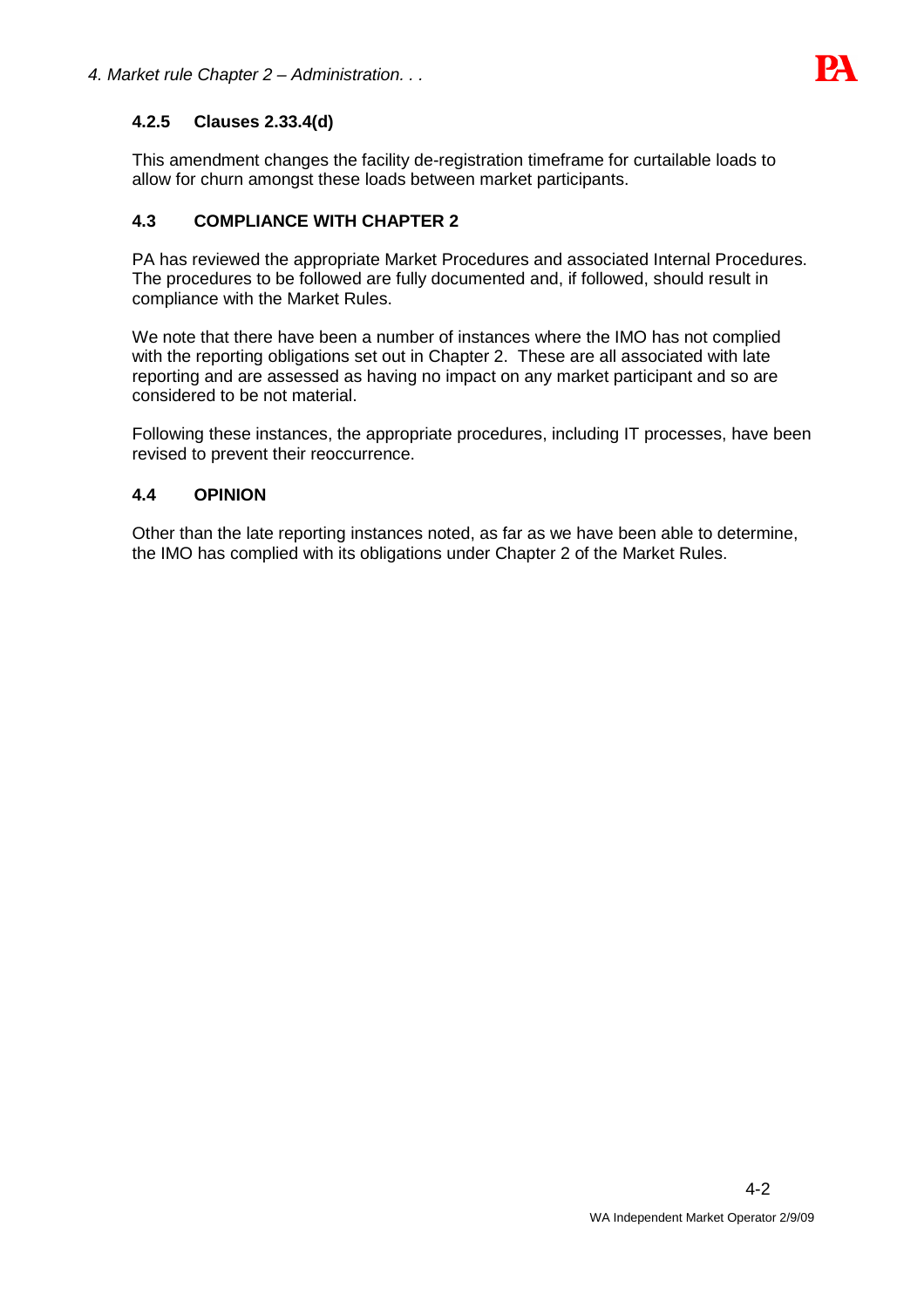

#### **5. MARKET RULE CHAPTER 3 – POWER SYSTEM SECURITY AND RELIABILITY**

Market Rule Chapter 3 sets out the Power System Security and Reliability Rules which are the responsibility of the IMO in its Market Administration role.

# **5.1 DOCUMENTATION**

No Market Procedures associated with Chapter 3 of the Market Rules have been amended since the last market audit.

# **5.2 AMENDMENTS TO CHAPTER 3**

The have been no amendments that relate to the IMO's obligations in Chapter 3 of the Market Rules since last year's market audit.

# **5.3 COMPLIANCE WITH CHAPTER 3**

PA has reviewed the appropriate Market Procedures and associated Internal Procedures. The procedures to be followed are fully documented and, if followed, should result in compliance with the Market Rules.

We have not noted any non-compliance on the part of the IMO with respect to its obligations under Chapter 3 of the Market Rules.

#### **5.4 OPINION**

As far as we have been able to determine, the IMO has complied with its obligations under Chapter 3 of the Market Rules.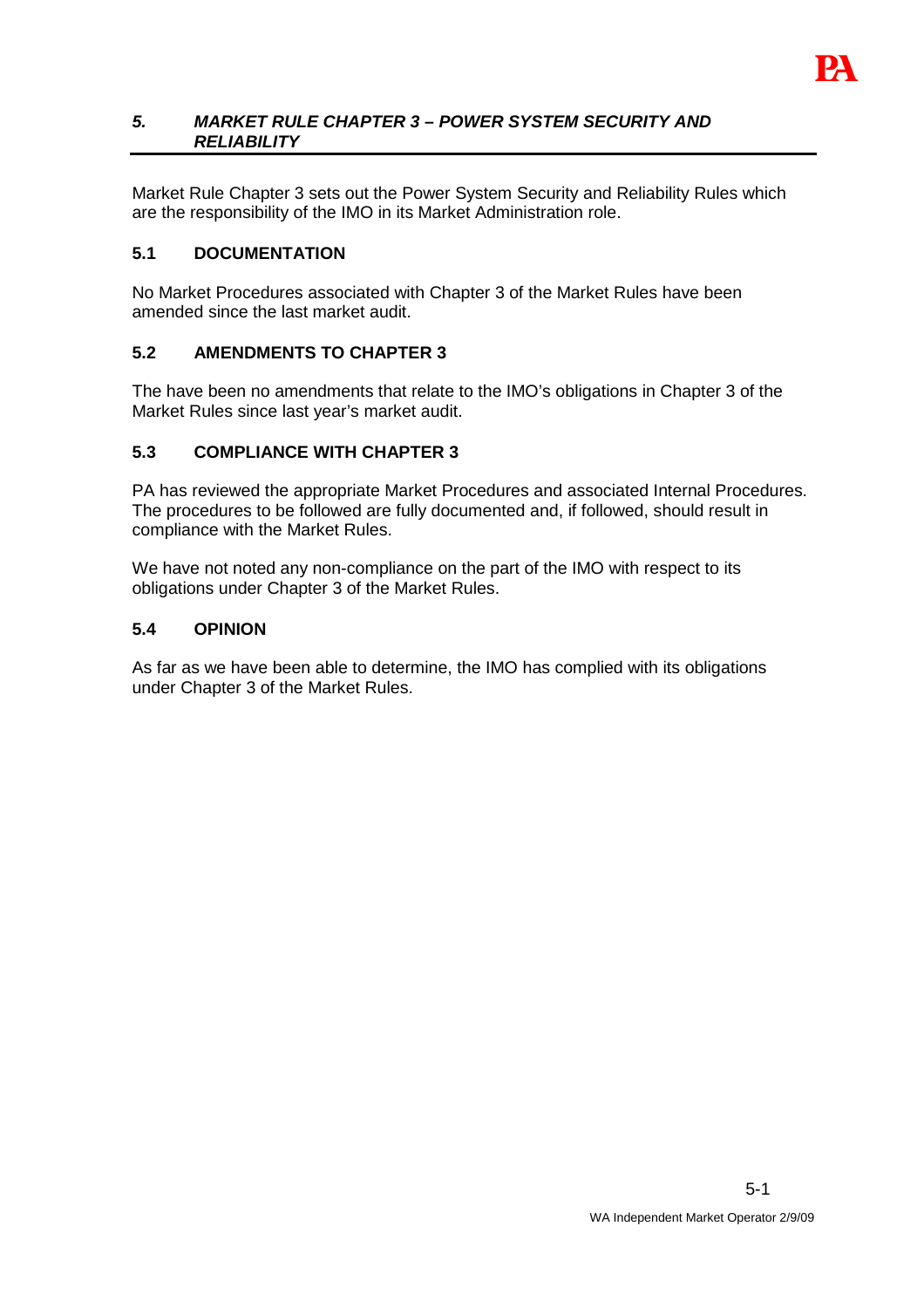

# **6. MARKET RULE CHAPTER 4 – RESERVE CAPACITY**

Market Rule Chapter 4 sets out the Reserve Capacity Rules which are the responsibility of the IMO in its System Capacity role.

# **6.1 DOCUMENTATION**

The following Market Procedures are new or updated since last year's market audit:

- Market Procedure for Determination of the Maximum Reserve Capacity Price;
- Market Procedure for Reserve Capacity Performance Monitoring;
- Market Procedure for Individual Reserve Capacity Requirements; and
- Reserve Capacity Security.

# **6.2 AMENDMENTS TO CHAPTER 4**

The following clauses which relate to the IMO's obligations have been amended since last year's annual audit:

- 4.16.3 and 4.16.9
- 4.8.3, 4.10.1, 4.11.1, 4.11.4, 4.11.4A, 4.12.8, 4.14.1, 4.25.1, 4.25.2, 4.25.3B, 4.25.4, 4.25.4E, 4.25.4F, 4.25.9, 4.25A.1, 4.25A.2, 4.25A.3, 4.25A.4, 4.25A.5, 4.26.1, 4.26.1C, 4.26.2, 4.26.2C, 4.26.2D, 4.26.2E, 4.26.3, 4.26.3A
- 4.13.1, 4.13.10, 4.13.10A (new), 4.13.11, 4.13.11A (new), 4.13.11B (new) and
- $4.284$

1

#### **6.2.1 Clauses 4.16.3 and 4.16.9**

These clauses require that the IMO document the methodology and process it uses to determine the Maximum Reserve Capacity Price and to follow this methodology and procedure. The IMO must also review this procedure at least every five years.

#### **6.2.2 Clauses 4.8.3, 4.10.1, 4.11.1, 4.11.4, 4.11.4A, 4.12.8, 4.14.1, 4.25.1, 4.25.2, 4.25.3B, 4.25.4, 4.25.4E, 4.25.4F, 4.25.9, 4.25A.1, 4.25A.2, 4.25A.3, 4.25A.4, 4.25A.5, 4.26.1, 4.26.1C, 4.26.2, 4.26.2C, 4.26.2D, 4.26.2E, 4.26.3, 4.26.3A,**

These clauses relate to changes made to the Market Rules to address issues found in manner in which demand side management is utilised. The details of these significant changes are given in Rule Change  $2008\_20<sup>1</sup>$  and will not be described here.

http://www.imowa.com.au/f307,12090/12090\_RC\_2008\_20\_20081124\_FinalRuleChangeReport.pd f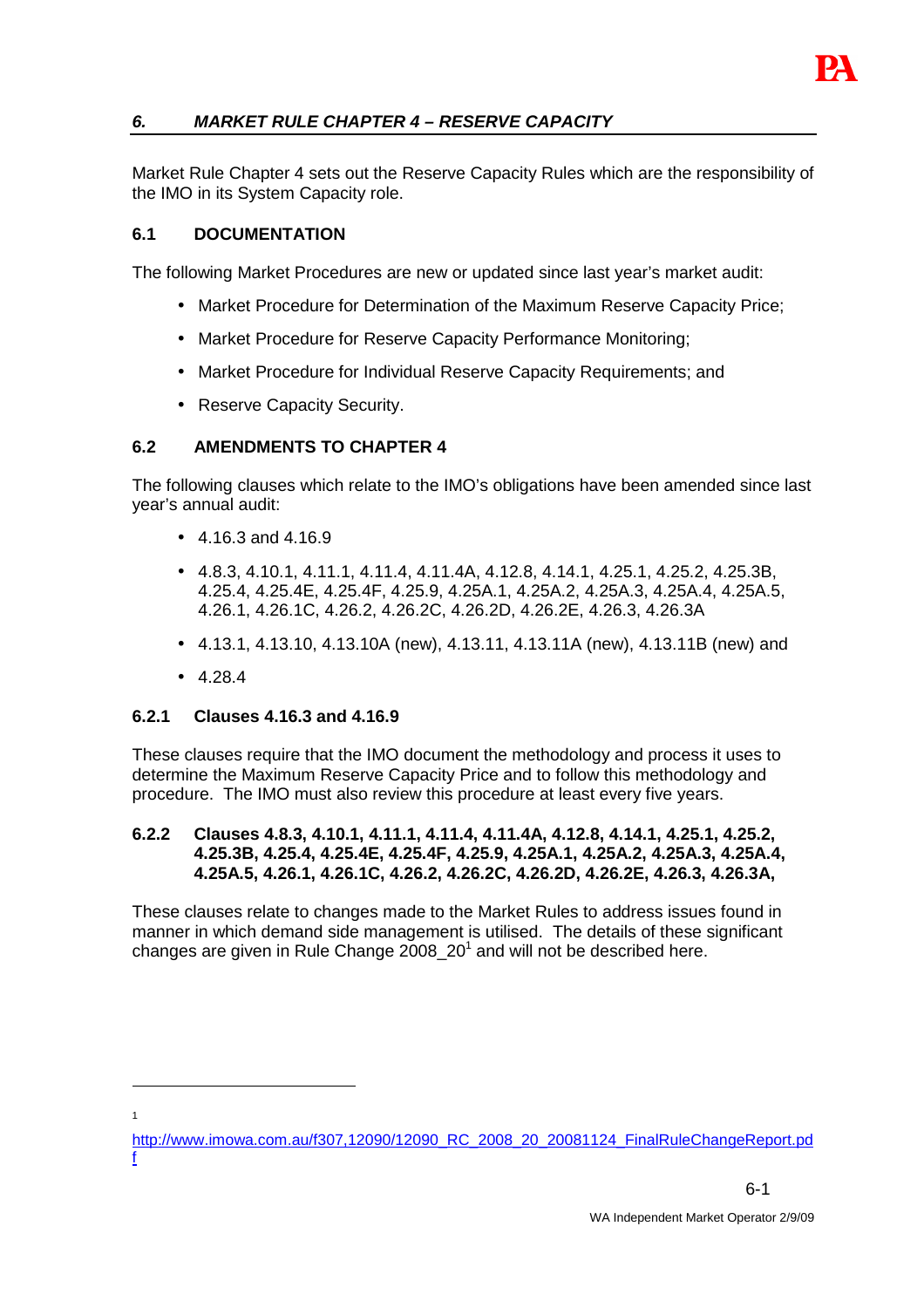

#### **6.2.3 Clauses 13.1, 4.13.10, 4.13.10A (new), 4.13.11, 4.13.11A (new), 4.13.11B (new)**

These changes improve the efficiency of the provisions regarding administering the return of Reserve Capacity Security and remove doubt as to whether Reserve Capacity Security should apply to facility upgrade projects and DSM programmes.

# **6.2.4 Clause 4.28.4**

This amendment modifies the calculation of the Shared Reserve capacity cost.

# **6.3 COMPLIANCE WITH CHAPTER 4**

PA has reviewed the appropriate Market Procedures and associated Internal Procedures. The procedures to be followed are fully documented and, if followed, should result in compliance with the Market Rules.

We have noted six instances of non-compliance on the part of the IMO with respect to its obligations under Chapter 4 of the Market Rules, one of which affected market participants.

In this case, the IMO failed to notify market participant's that had provided the IMO with a Reserve Capacity Security for a Facility that the need to maintain that Reserve Capacity Security has ceased. It then failed refund any Reserve Capacity Security which is in the form of a cash deposit (plus interest earned on that cash deposit) no later than five Business Days following when the Facility satisfied 100% of its Reserve Capacity Obligation Quantity. This resulted in a late refund where appropriate and a Rule Change has clarified the responsibilities under similar circumstances.

The other instances of non-compliance did not affect market participants and have disclosed procedural problems within the IMO which have been rectified. These included:

- A late opening of the window for lodging reserve capacity application by 20 minutes;
- A failure to subject facilities to physical tests to confirm their reserve capacity. While this might appear to be a material non-compliance, at question here is the timing of these tests, with the IMO still having time to arrange the required tests. The concern here is that the requirement that tests be conducted had not been recognised appropriately.
- A failure to retest the capacity of a unit within the required window of time following an initial test due to an email being sent to an incorrect address.

In our opinion, only the late refund of the Reserve Capacity Security has been material.

# **6.4 OPINION**

Other than the instances noted above, far as we have been able to determine, the IMO has complied with its obligations under Chapter 4 of the Market Rules.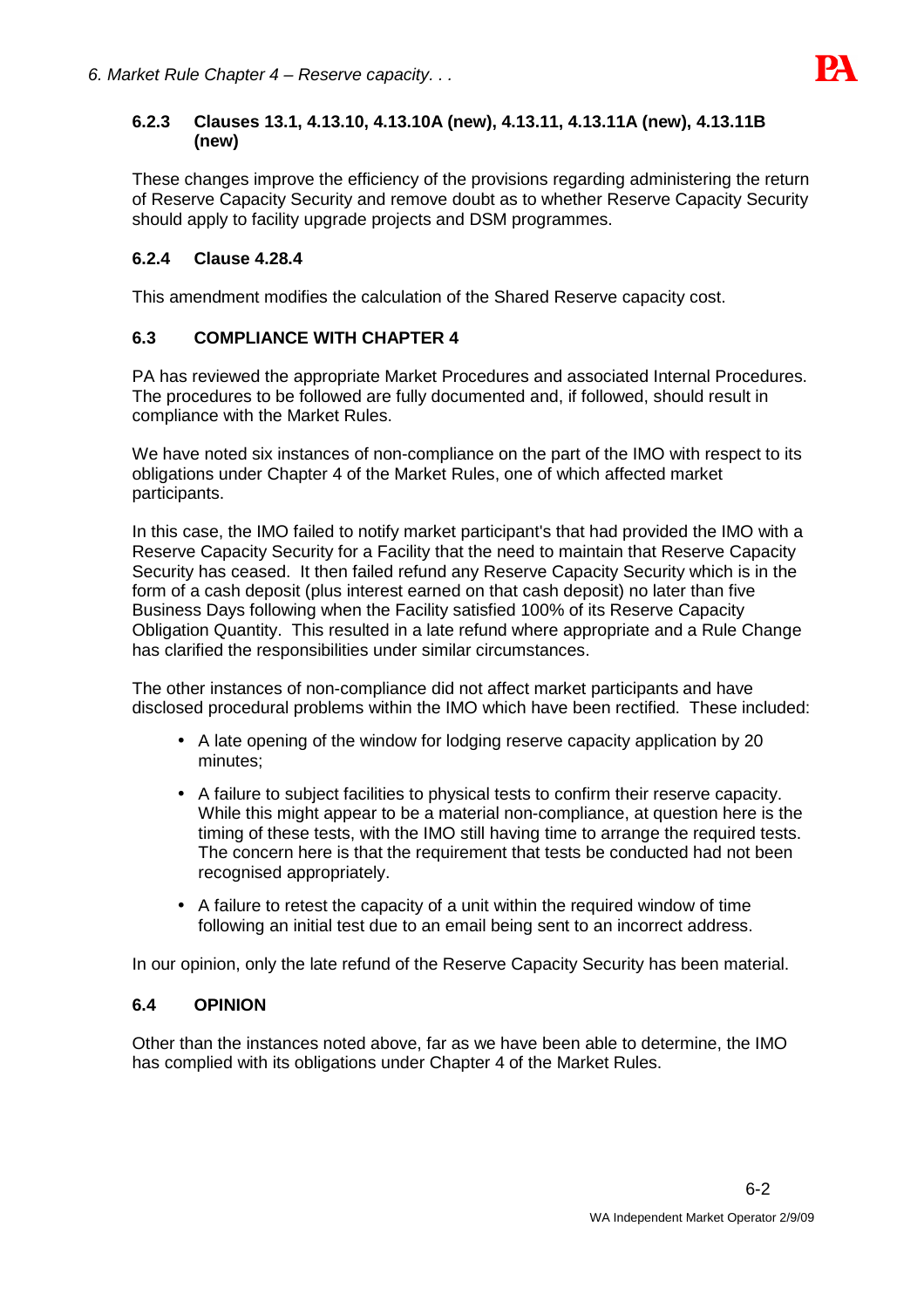

#### **7. MARKET RULE CHAPTER 5 – NETWORK CONTROL SERVICE PROCUREMENT**

Market Rule Chapter 5 sets out the Network Control Service Procurement Rules which are the responsibility of the IMO in its System Capacity role.

# **7.1 DOCUMENTATION**

The following Market Procedure has been updated since last year's market audit:

• Market Procedure for Network Control Services.

#### **7.2 AMENDMENTS TO CHAPTER 5**

There have been only typographical amendments that relate to the IMO's obligations in Chapter 5 of the Market Rules since last year's market audit.

#### **7.3 COMPLIANCE WITH CHAPTER 5**

As at 28 August 2009, the IMO has not used the provisions of Chapter 5 of the Market Rules. However, the procedures to be followed are fully documented and, if followed, should result in compliance with the Market Rules.

#### **7.4 OPINION**

We are able only to advise that should the IMO utilise the provisions of Chapter 5 of the Market Rules, the procedures set out in the Market Procedure for Network Control Services are expected to ensure that the IMO will do so in a manner that complies with Chapter 5 of the Market Rules.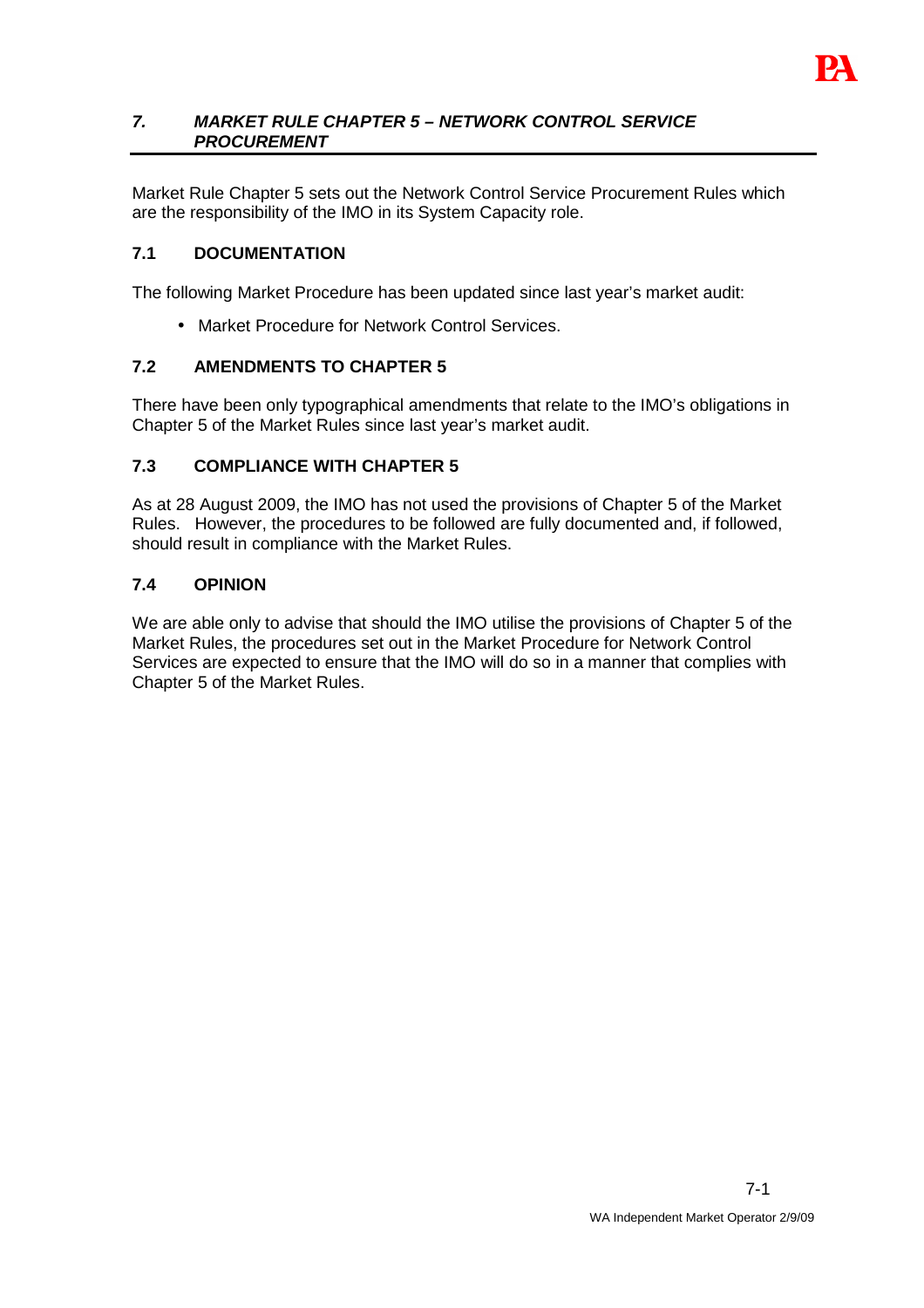

# **8. MARKET RULE CHAPTER 6 – ENERGY MARKET**

Market Rule Chapter 6 sets out the Energy Market Rules, which are the responsibility of the IMO in its Market Operations role.

#### **8.1 DOCUMENTATION**

No Market Procedures associated with Chapter 6 of the Market Rules have been amended since the last market audit.

#### **8.2 AMENDMENTS TO CHAPTER 6**

The following clauses which relate to the IMO's obligations have been amended since last year's annual audit:

- 6.5.1 (a) and 6.5A.1(a) and
- 6.18.1, 6.18.2, 6.18.3, 6.20.1, 6.20.5, 6.20.7, 6.20.8,

#### **8.2.1 Clauses 6.5.1 (a) and 6.5A.1(a)**

These amendments allow extensions to the timelines for the submission of STEM and Balancing Data should the IMO have suffered a software or infrastructure systems failure.

#### **8.2.2 Clauses 18.1, 6.18.2, 6.18.3, 6.20.1, 6.20.5, 6.20.7, 6.20.8**

These amendments relate to changes made to the Energy Price Limits Methodology. In 2007, the annual review of the appropriateness of the value of the Energy Price Limits examined the cost assumptions and methodology for determining the price caps. A number of issues were raised, from which these amendments followed to better encompass the requirements of setting these price limits.

#### **8.3 COMPLIANCE WITH CHAPTER 6**

PA has reviewed the appropriate Market Procedures and associated Internal Procedures. The procedures to be followed are fully documented and, if followed, should result in compliance with the Market Rules.

There have been two breaches of the IMO's Chapter 6 obligations since last year's market audit.

The first, which is not material, has been a lack of acknowledgement by the IMO of STEM submissions. This has been rectified by an IT fix.

The second has been an incorrect calculation of the resource plan validation which meant that a facility with a loss factor less than 1.0 could not submit all of its capacity in their resource plan; we understand that only one participant has been so affected. It is also possible that a participant with a loss factor greater than 1.0 might be able to submit more generation than they had capacity; however, the maximum generation cleared would be limited to the available capacity so it is unlikely that any such participant was adversely affected. The IMO has confirmed that no other participants have been affected other than the one noted above.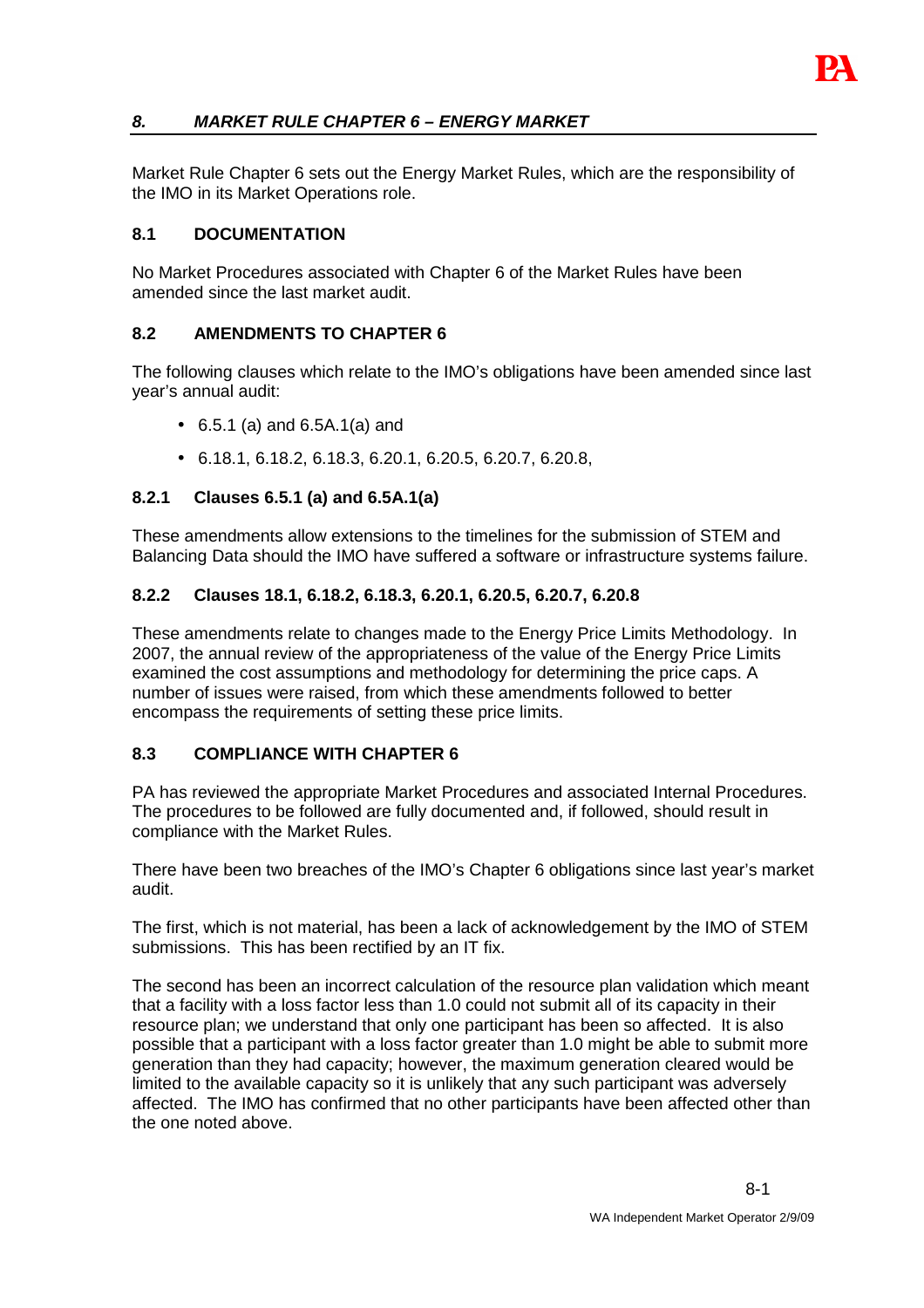

As far as PA has been able to determine, the software concerned had not been a part of the regular audit of the market systems software. The software error has now been corrected and has been tested and certified by PA.

This breach of the Market Rules is considered to be material.

# **8.4 OPINION**

As far as we have been able to determine, with the exception of the two breaches noted above, the IMO has complied with its obligations under Chapter 6 of the Market Rules.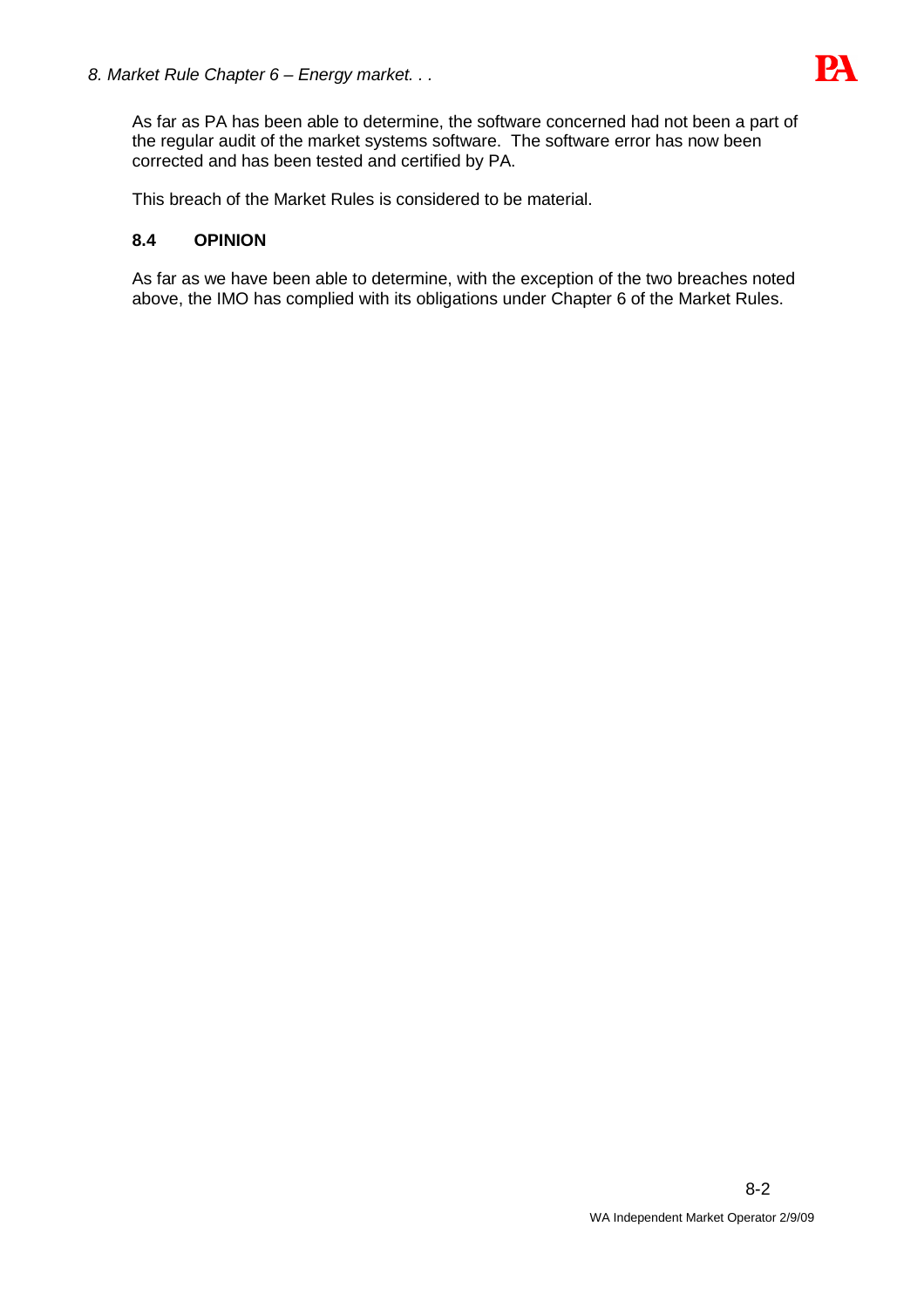

# **9. MARKET RULE CHAPTER 7 – DISPATCH**

Market Rule Chapter 7 sets out the Dispatch Rules which are the responsibility of System Management and the IMO in its Market Operations role.

#### **9.1 DOCUMENTATION**

No Market Procedures associated with Chapter 7 of the Market Rules have been amended since the last market audit.

#### **9.2 AMENDMENTS TO CHAPTER 7**

There have no changes to Chapter 7 of the Market Rules which affect the IMO's obligations.

#### **9.3 COMPLIANCE WITH CHAPTER 7**

PA has reviewed the appropriate Market Procedures and associated Internal Procedures. The procedures to be followed are fully documented and, if followed, should result in compliance with the Market Rules.

We have not noted any non-compliance on the part of the IMO with respect to its obligations under Chapter 7 of the Market Rules.

#### **9.4 OPINION**

As far as we have been able to determine the IMO has complied with its obligations under Chapter 7 of the Market Rules.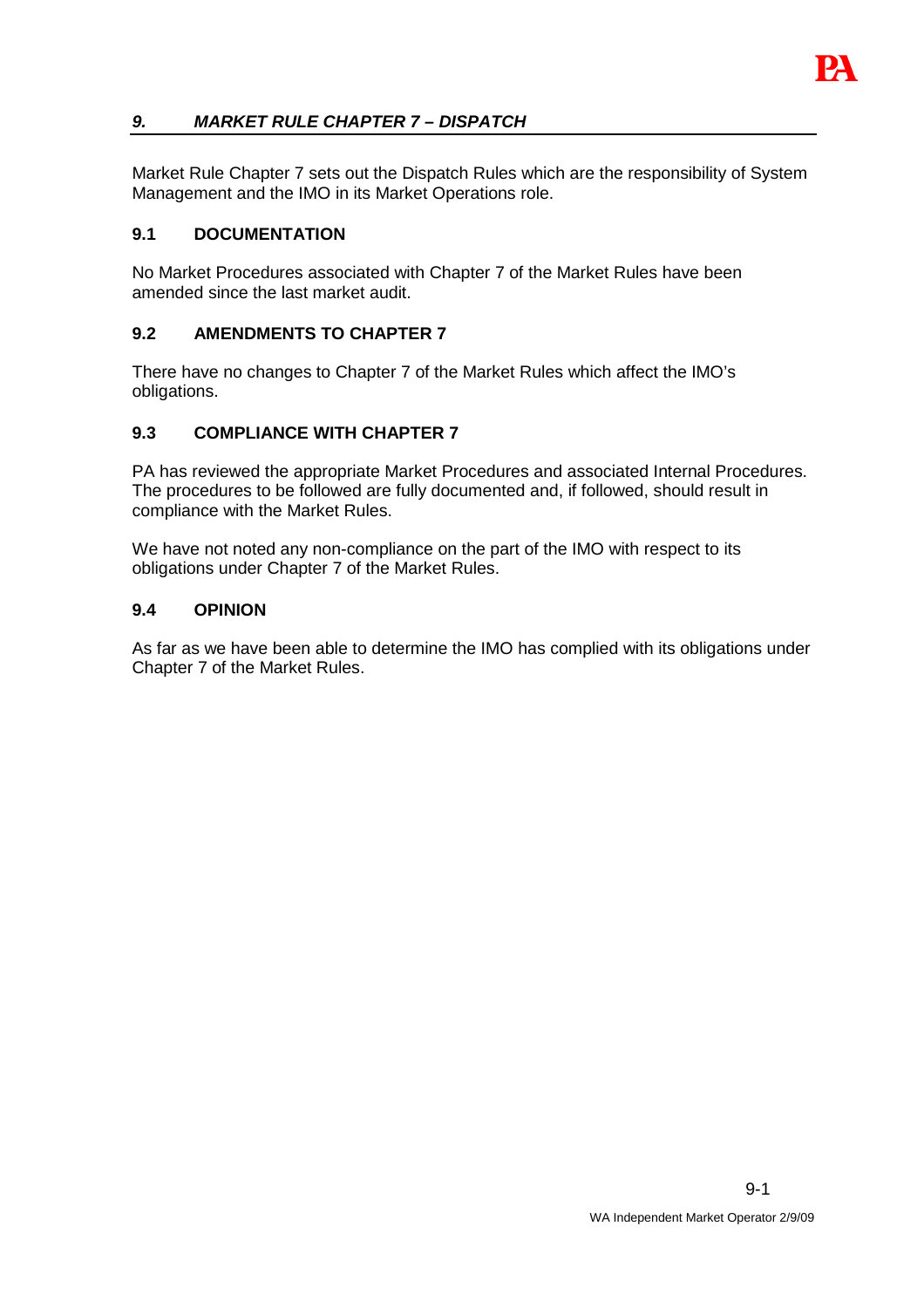

# **10. MARKET RULE CHAPTER 8 – WHOLESALE MARKET METERING**

Market Rule Chapter 8 sets out the Wholesale Market Metering Rules which are the responsibility of the IMO in its Market Operations role.

#### **10.1 DOCUMENTATION**

No Market Procedures associated with Chapter 8 of the Market Rules have been amended since the last market audit.

#### **10.2 AMENDMENTS TO CHAPTER 8**

The following clauses which relate to the IMO's obligations have been amended since last year's annual audit:

- 8.6.1 and
- Appendix 5.

#### **10.2.1 8.6.1**

This change set out some minor changes to the data required for the calculation of the meter data.

#### **10.2.2 Appendix 5**

This changes sets out the tests required when determining the Individual Reserve Capacity Requirements for a Trading Month.

#### **10.3 COMPLIANCE WITH CHAPTER 8**

PA has reviewed the appropriate Market Procedures and associated Internal Procedures. The procedures to be followed are fully documented and, if followed, should result in compliance with the Market Rules.

We have not noted any non-compliance on the part of the IMO with respect to its obligations under Chapter 8 of the Market Rules.

#### **10.4 OPINION**

As far as we have been able to determine, the IMO has complied with its obligations under Chapter 8 of the Market Rules.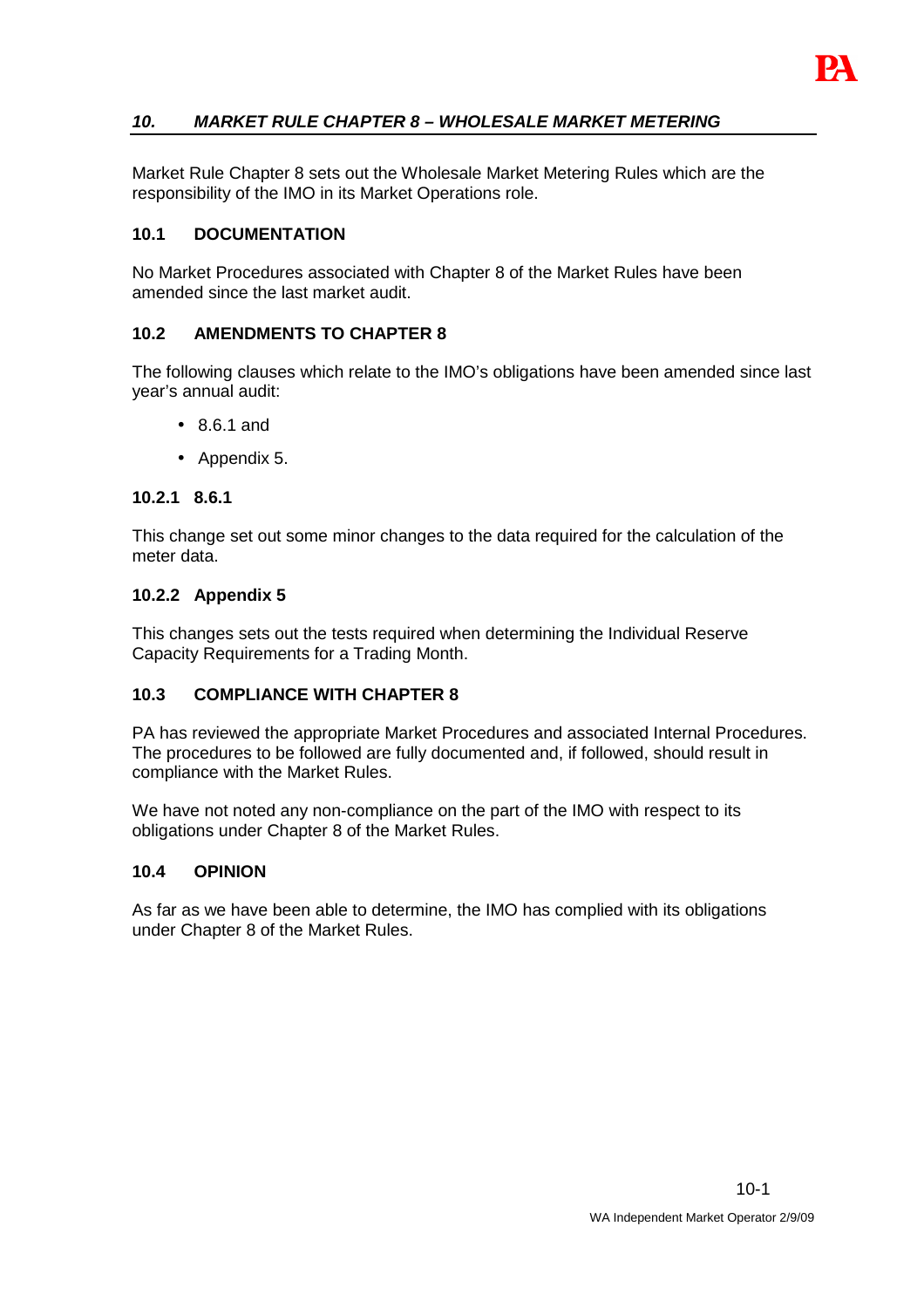

# **11. MARKET RULE CHAPTER 9 – SETTLEMENT**

Market Rule Chapter 9 sets out the Settlement Rules which are the responsibility of the IMO in its Market Operations role.

#### **11.1 DOCUMENTATION**

No Market Procedures associated with Chapter 9 of the Market Rules have been amended since the last market audit.

#### **11.2 AMENDMENTS TO CHAPTER 9**

There have been only typographical amendments that relate to the IMO's obligations in Chapter 1 of the Market Rules since last year's market audit.

#### **11.3 COMPLIANCE WITH CHAPTER 9**

PA has reviewed the appropriate Market Procedures and associated Internal Procedures. The procedures to be followed are fully documented and, if followed, should result in compliance with the Market Rules.

There have been two breaches of the IMO's Chapter 9 obligations since last year's market audit; both are considered to be non-material.

The first relates to the late publication of settlement data due to an IT problem which would have given market participants less time to prepare for settlement. This has been rectified by a new version of the software.

The second relates to clause 9.23.4 where participants have been late in paying small amounts to the IMO and the IMO has not issued a "Cure Notice". This is to be raised with the Market Advisory Committee with the intention of making the issue of a "Cure Notice" optional under such circumstances.

#### **11.4 OPINION**

As far as we have been able to determine, with the exception of the non-material breach mentioned above, the IMO has complied with its obligations under Chapter 9 of the Market Rules.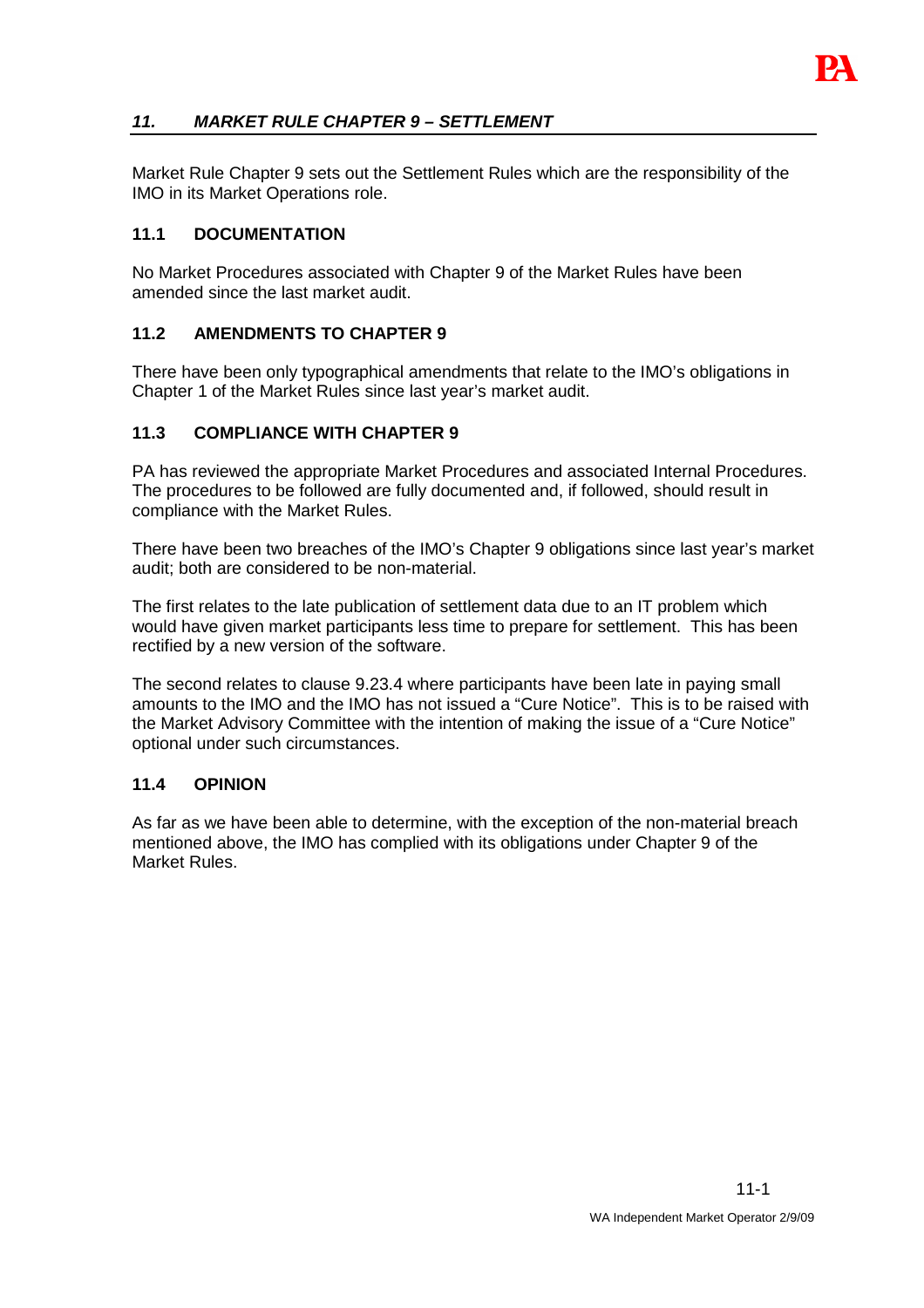

# **12. MARKET RULE CHAPTER 10 - MARKET INFORMATION**

Market Rule Chapter 10 sets out the Market Information Rules which are the responsibility of the IMO in its Market Administration role.

#### **12.1 DOCUMENTATION**

No Market Procedures associated with Chapter 10 of the Market Rules have been amended since the last market audit.

#### **12.2 AMENDMENTS TO CHAPTER 10**

There have been only typographical amendments that relate to the IMO's obligations in Chapter 10 of the Market Rules since last year's market audit.

#### **12.3 COMPLIANCE WITH CHAPTER 10**

We have reviewed both the Market and Internal Procedures relating to market information and consider that, provided due care is taken, these set out adequate procedures to protect the integrity of and access to market information.

We have not noted any non-compliance on the part of the IMO with respect to its obligations under Chapter 10 of the Market Rules.

#### **12.4 OPINION**

As far as we have been able to determine, the IMO has complied with its obligations under Chapter 10 of the Market Rules.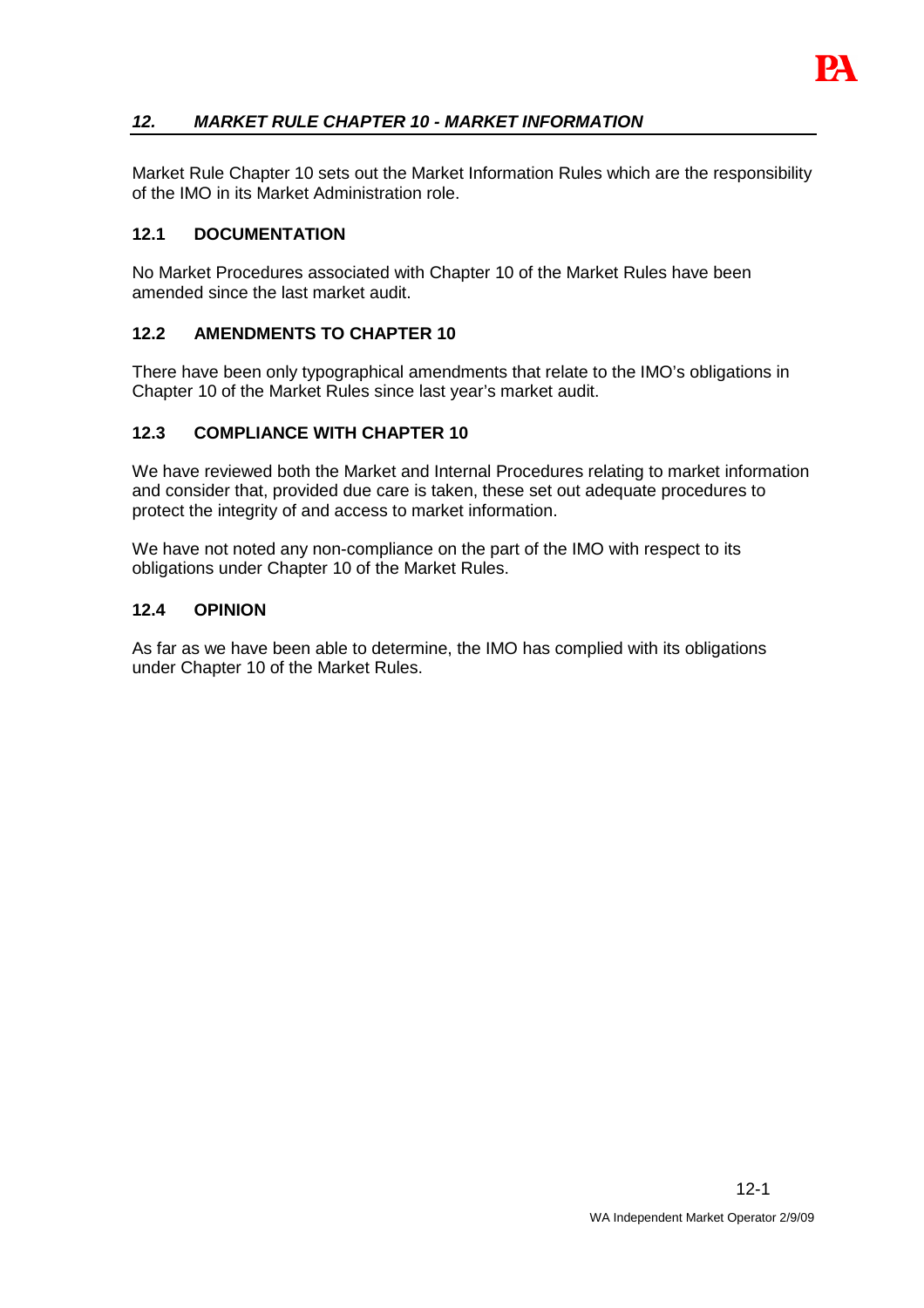#### **APPENDIX A: MAPPING OF MARKET PROCEDURES TO THE IMO'S MARKET RULE OBLIGATIONS**

The mapping of the IMO's Market Procedures and related documents to its obligations under the Market Rules follows.

| <b>Market Procedure</b>                                                     | <b>MR Clause</b>               | <b>Commenced</b>     | PA<br>opinion |
|-----------------------------------------------------------------------------|--------------------------------|----------------------|---------------|
| <b>Administration Procedure</b>                                             | 2.9.5.                         | 12 September<br>2006 | ✓             |
| <b>Capacity Credit Allocation Procedure</b>                                 | 9.4.3                          | 12 September<br>2006 | ✓             |
| Certification of Reserve Capacity, Version 2                                | 4.9.10                         | 15 July 2008         | ✓             |
| Declaration of Bilateral Trades and the Reserve<br><b>Capacity Auction</b>  | Chapter 4<br>Appendix 3        | 15 July 2008         | ✓             |
| Facility Registration, De-Registration and Transfer<br>Procedure, Version 2 | 2.31.23                        | 25 November<br>2008  | $\checkmark$  |
| <b>Individual Reserve Capacity Requirements</b><br>Procedure                | 4.28.12                        | 11 December<br>2008  | ✓             |
| <b>Information Confidentiality Procedure</b>                                | 10.2.1.                        | 11 September<br>2006 | ✓             |
| Intermittent Load Refund Procedure                                          | 4.28A.3                        | 12 September<br>2006 | ✓             |
| IT Interface Procedure - System Overview and<br>Requirements                | 2.36.5                         | 11 September<br>2006 | ✓             |
| Loss Factor Procedure                                                       | 2.27.6.                        | September 2006       | ✓             |
| Maximum Reserve Capacity Price Procedure                                    | 4.16.3.                        | 04 December<br>2008  | ✓             |
| <b>Meter Data Submission Procedure</b>                                      | 8.6.2                          | September 2006       | $\checkmark$  |
| <b>Monitoring Protocol</b>                                                  | 2.15.1.                        | 17 October 2008      | ✓             |
| Procurement of Network Control Service<br>Procedure                         | 5.3.9,<br>5.4.14 and<br>5.5.3. | 17 October 2008      | ✓             |
| Notices and Communications Procedure                                        | 1.6.1.                         | 20 January 2009      | $\checkmark$  |
| Participant Registration and Deregistration<br>Procedure                    | 2.31.23                        | 24 July 2009         | ✓             |
| <b>Prudential Requirements Procedure</b>                                    | 2.43.1                         | 15 October 2008      | ✓             |
| Reserve Capacity Performance Monitoring<br>Procedure                        | 4.27.12                        | 15 October 2008      | ✓             |
| <b>Reserve Capacity Testing Procedure</b>                                   | 4.25.14                        | 12 September<br>2006 | ✓             |
| <b>Reserve Capacity Security</b>                                            | 4.13.8                         | 24 July 2009         | $\checkmark$  |
| <b>Settlement Procedure</b>                                                 | 9.2.1.                         | 12 September<br>2006 | ✓             |
| <b>Treatment of Small Generators Procedure</b>                              | 4.28B.9                        | 12 September<br>2006 | ✓             |
| Web Site Change Procedure                                                   | 10.3.5                         | 12 June 2008         | $\checkmark$  |